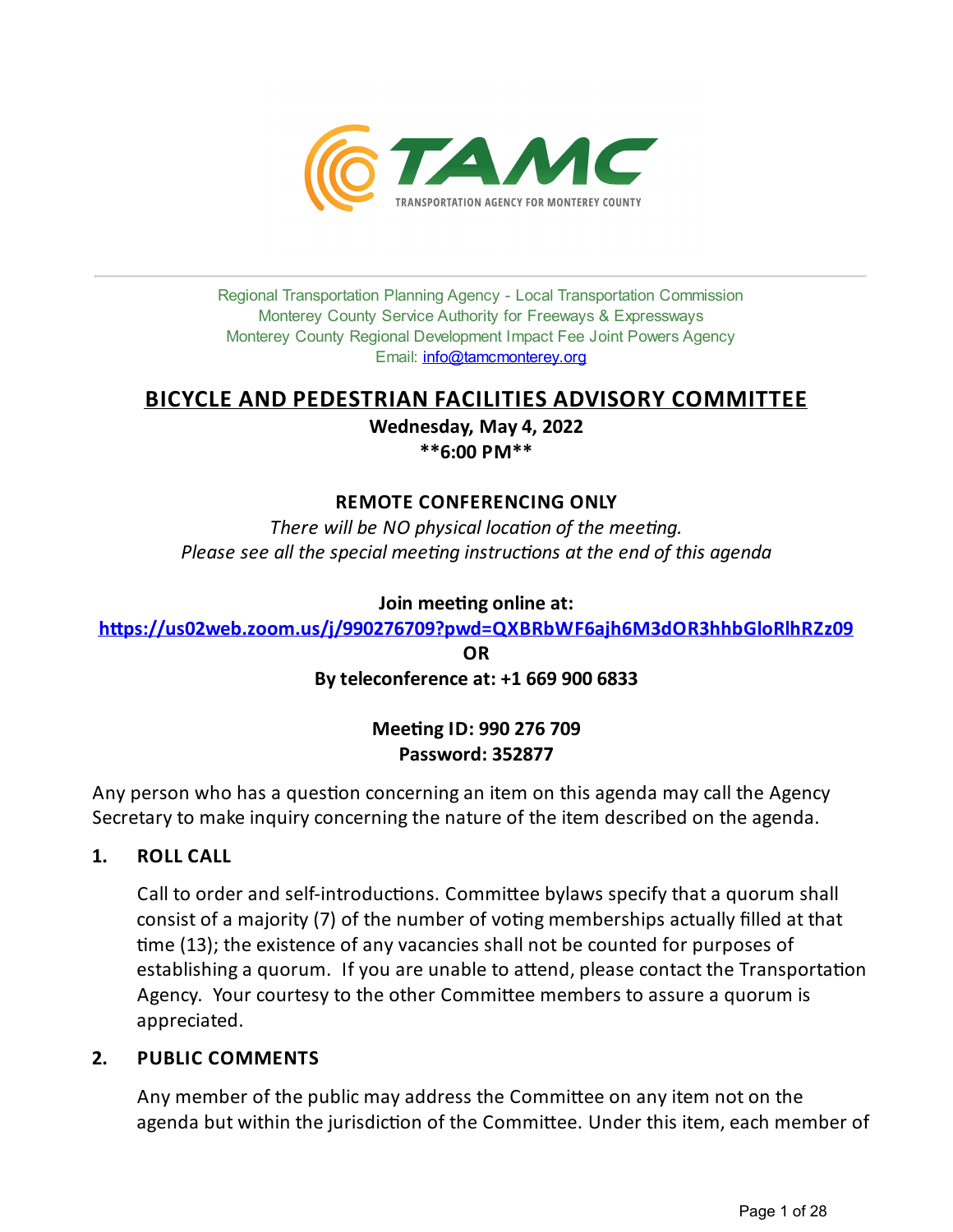the public is allowed three minutes to address concerns. Comments in items on this agenda may be given when that agenda item is discussed. Persons who wish to address the Committee for public comment or on an item on the agenda are encouraged to submit comments in writing to Maria at maria@tamcmonterey.org by 5:00 pm the Monday before the meeting, and such comments will be distributed to the Committee before the meeting.

## **3. BEGINNING OF CONSENT AGENDA**

Approve the staff recommendations for items listed below by majority vote with one motion. Any member may pull an item off the Consent Agenda to be moved to the end of the **CONSENT AGENDA** for discussion and action.

**3.1 APPROVE** minutes of the Bicycle and Pedestrian Facilities Advisory Committee meeting of April 6, 2022.

**- Mon&el**

*The dra minutes of the April 6, 2022 Bicycle and Pedestrian Facilies Advisory Committee meeting are attached for review.* 

## **END OF CONSENT AGENDA**

**4. RECEIVE and DISCUSS** presentation on the updated Active Transportation Support Program Guidelines and Application.

**- Guther**

*The Active Transportation Support Program (formerly the Bike Secure Program) has been updated and expanded, and the guidelines and applicaon materials have been redesigned. Thechanges were madeto offer applicants morechoices and encourage more potenal recipients to apply.*

**5. RECEIVE** update on state legislation and **PROVIDE** input to staff.

**- Watson**

*Staff will present several proposed state bills that pertain to bicycle and pedestrian priories for the Commi eeto provideinput on possible posions for the TAMC Board of Directors to consider.*

**6. RECEIVE** update on the Safe Routes to School program.

**- Green**

*The* Safe Routes to School Program is a Measure X-funded *initiative*. The Program *funds projects and programs that improvechildren's health by making walking and*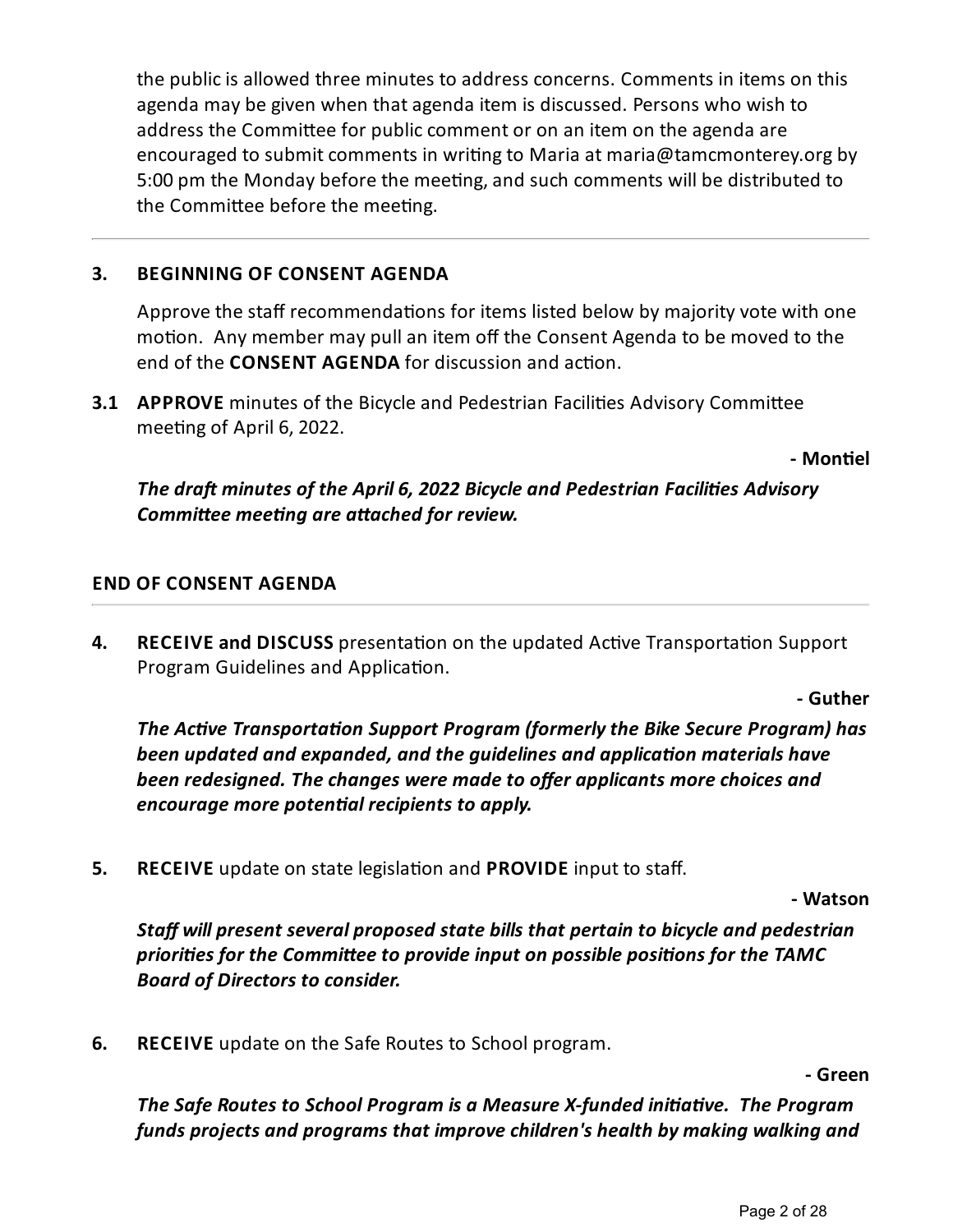*bicycling safer and easier. This report reviews the acvies accomplished in fiscal year 2021/2022 and upcoming plans for fiscalyear 2022/2023.*

## **7. ANNOUNCEMENTS and/or COMMENTS**

**8. ADJOURN**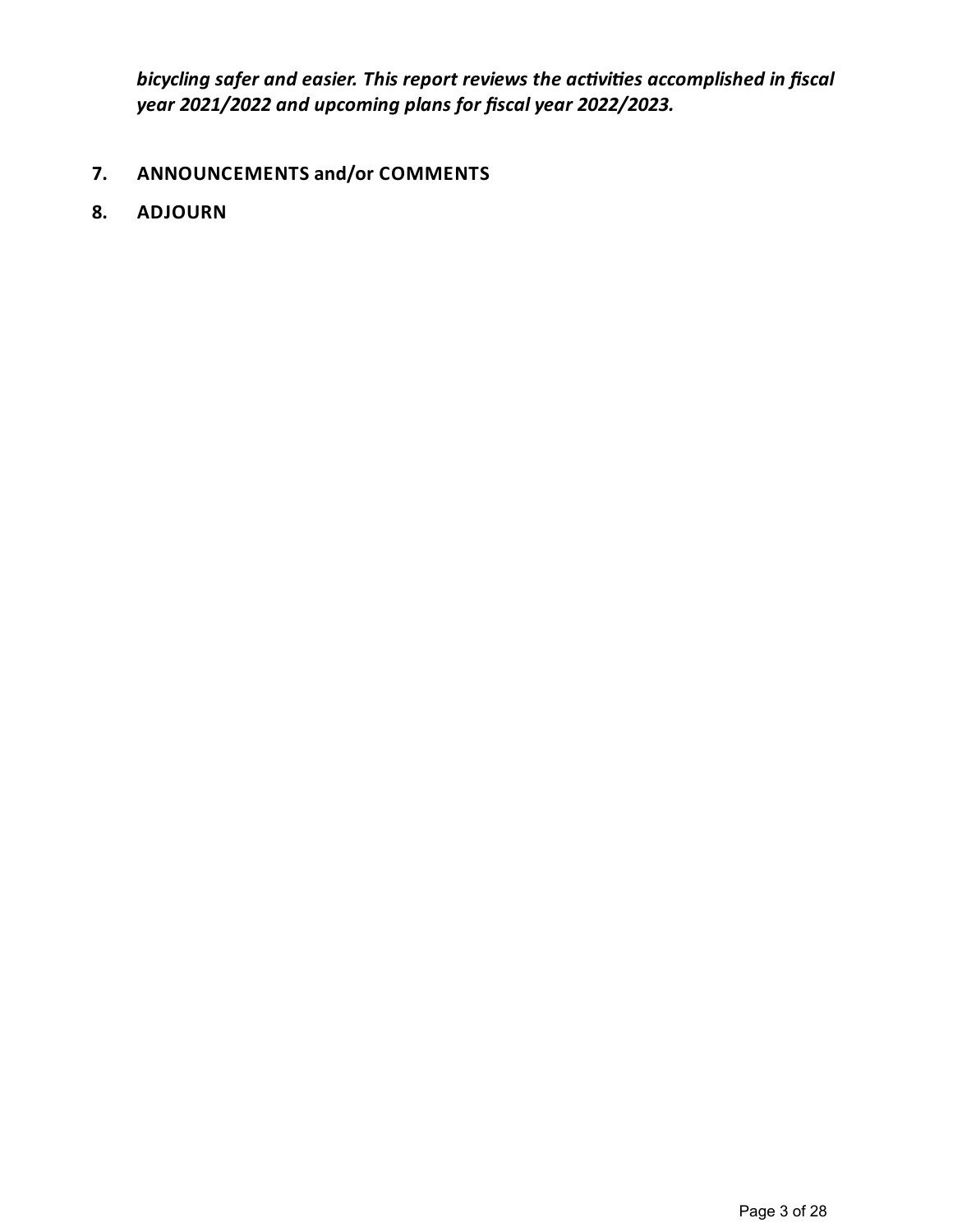## **ANNOUNCEMENTS** Next Committee meeting: **Wednesday, June 1, 2022 at 6pm**

## Important Meeting Information

Remote Meetings: On March 12, 2020, Governor Newsom issued Executive Order N-25-20, which enhanced State and Local Governments ability to respond to COVID-19 Pandemic based on Guidance for Gatherings issued by the California Department of Public Health. The Executive Order specifically allowed local legislative bodies to hold meetings via teleconference and to make meetings accessible electronically, in order to protect public health. That order expired on September 30, 2021. Governor Newsom has now signed AB 361, and the TAMC Board of Directors approved a resolution to enact AB 361 on September 22, 2021. This legislation permits teleconferencing for Brown Act meetings during a state of emergency. Thus, TAMC meetings will convene remotely, until further notice. For remote meetings, the public is strongly encouraged to use the Zoom app for best reception. Prior to the meeting, participants should download the Zoom app at: https://zoom.us/download. A link to simplified instruction for the use of the Zoom app is: https://blog.zoom.us/wordpress/2018/07/03/video-communications-best-practice-guide/

Remote Meeting Public Comment: Due to current circumstances, there may be limited opportunity to provide verbal comments during remote meetings. Persons who wish to address the Committee for public comment or on an item on the agenda are encouraged to submit comments in writing to [maria@tamcmonterey.org](mailto:maria@tamcmonterey.org) by 5:00pm the Monday before the meeting. Such comments will be distributed to the Committee before the meeting. Members of the public participating by Zoom are instructed to be on mute during the proceedings and to speak only when public comment is allowed, after requesting and receiving recognition from the Chair.

Agenda Packet and Documents: Any person who has a question concerning an item on this agenda may call or email the Agency office to make inquiry concerning the nature of the item described on the agenda. Complete agenda packets are on display online at the Transportation Agency for Monterey County website. Documents relating to an item on the open session that are distributed to the Committee less than 72 hours prior to the meeting shall be available for public review at the Agency website. Agency contact information is as follows:

Transportation Agency for Monterey County www.tamcmonterey.org Office is closed an all employees are working remotely until further notice TEL: 831-775-0903 EMAIL: info@tamcmonterey.org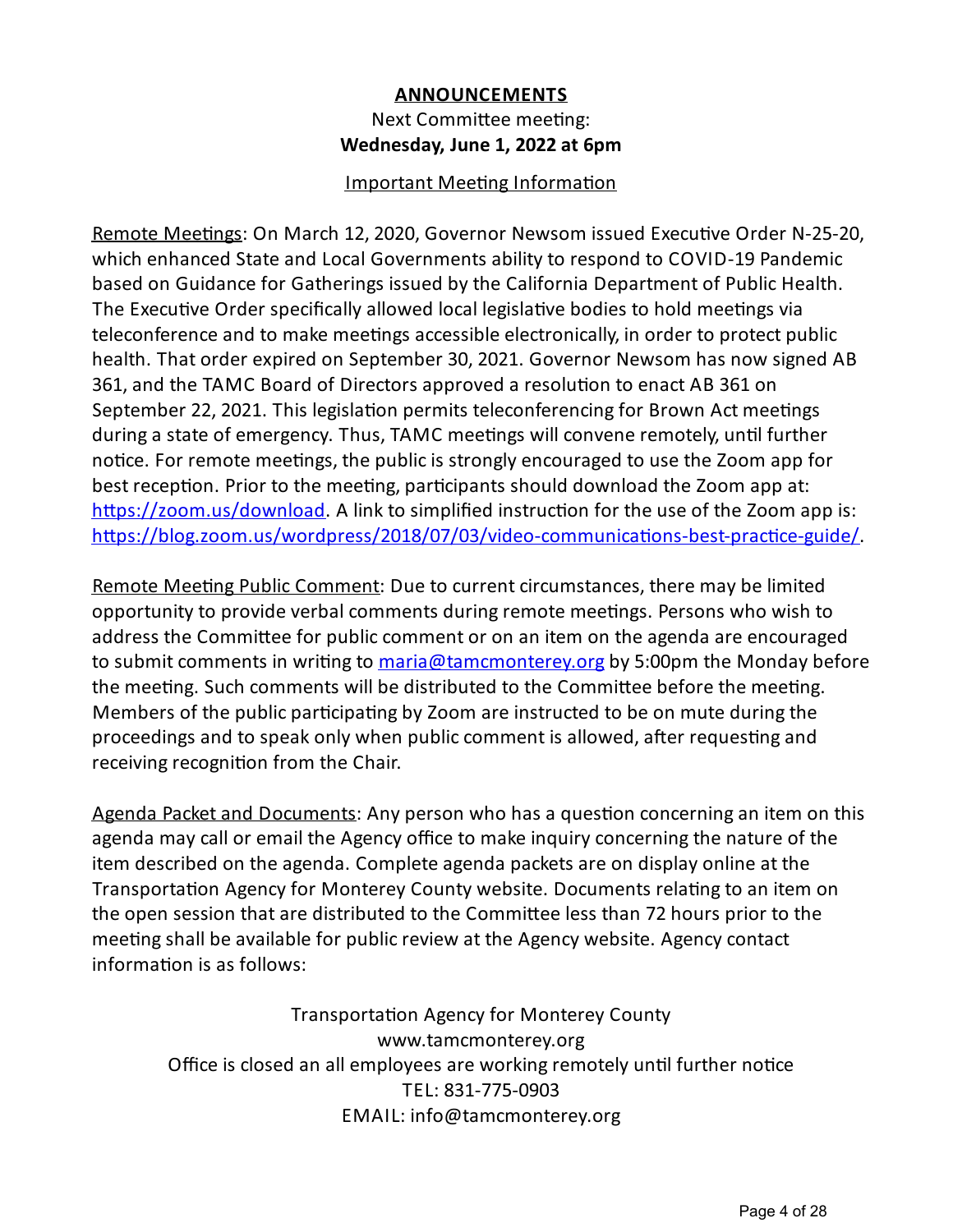Agenda Items: The agenda will be prepared by Agency staff and will close at noon nine (9) working days before the regular meeting. Any member of the Committee may request in writing an item to appear on the agenda. The request shall be made by the agenda deadline and any supporting papers must be furnished by that time or be readily available.

Alternative Agenda Format and Auxiliary Aids: If requested, the agenda shall be made available in appropriate alternative formats to persons with a disability, as required by Section 202 of the Americans with Disabilities Act of 1990 (42 USC Sec. 12132), and the federal rules and regulations adopted in implementation thereof. Individuals requesting a disability-related modification or accommodation, including auxiliary aids or services, may contact Transportation Agency staff at 831-775-0903. Auxiliary aids or services include wheelchair accessible facilities, sign language interpreters, Spanish language interpreters, and printed materials in large print, Braille or on disk. These requests may be made bya person with a disability who requires a modification or accommodation in order to participate in the public meeting and should be made at least 72 hours before the meeting. All reasonable efforts will be made to accommodate the request.

## **CORRESPONDENCE, MEDIA CLIPPINGS, & REPORTS**

**Correspondence**

**Media Clipping- No items this month.**

**Reports - No items this month.**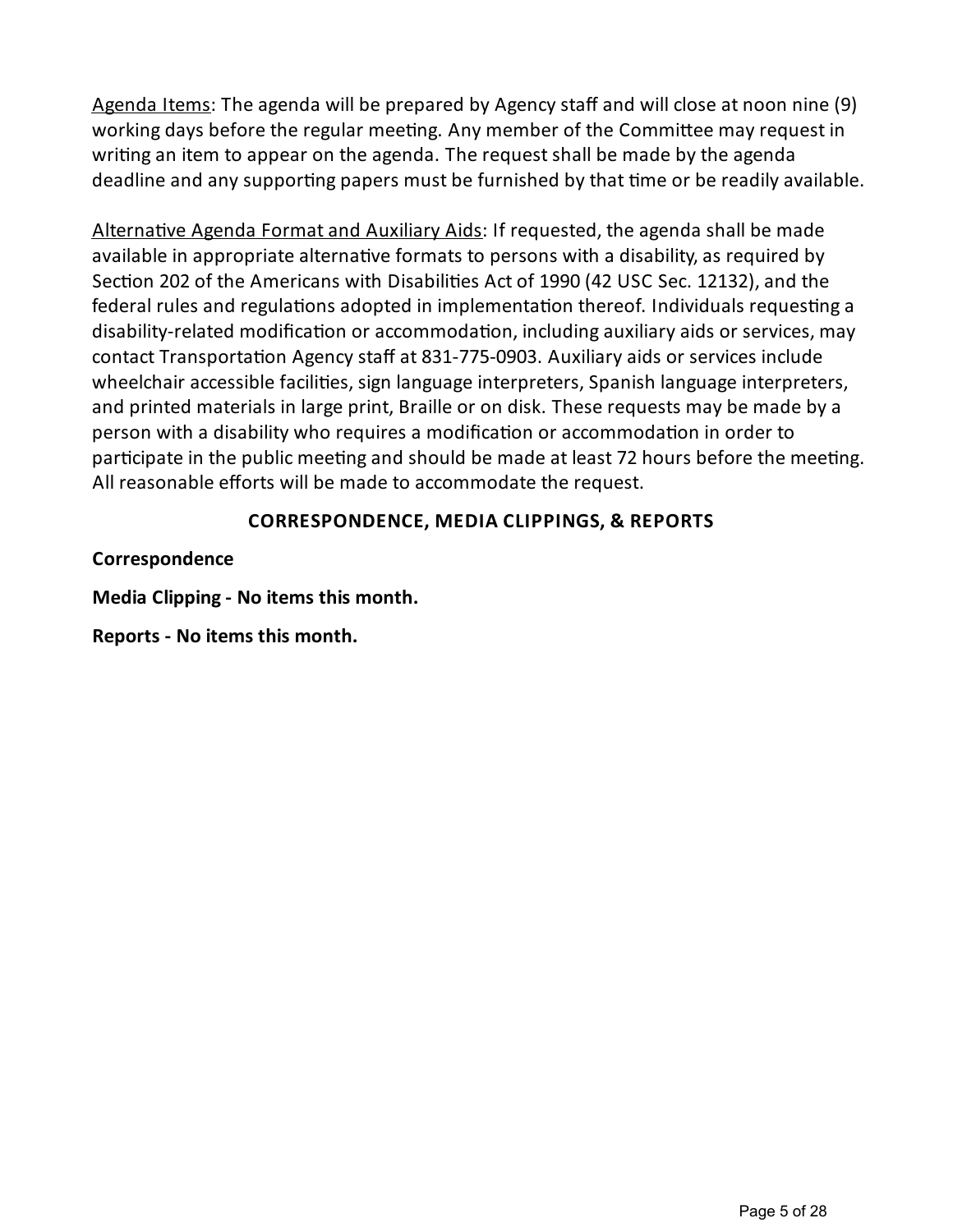

# *Memorandum*

| Subject:             | Draft April 6, 2022 Minutes                          |
|----------------------|------------------------------------------------------|
| <b>Meeting Date:</b> | May 4, 2022                                          |
| From:                | Maria Montiel, Administrative Assistant              |
| To:                  | Bicycle and Pedestrian Facilities Advisory Committee |

## **RECOMMENDED ACTION:**

APPROVE minutes of the Bicycle and Pedestrian Facilities Advisory Committee meeting of April 6, 2022.

### **SUMMARY:**

The draft minutes of the April 6, 2022 Bicycle and Pedestrian Facilities Advisory Committee meeting are attached for review.

### ATTACHMENTS:

Draft April BPC Minutes  $\mathbf D$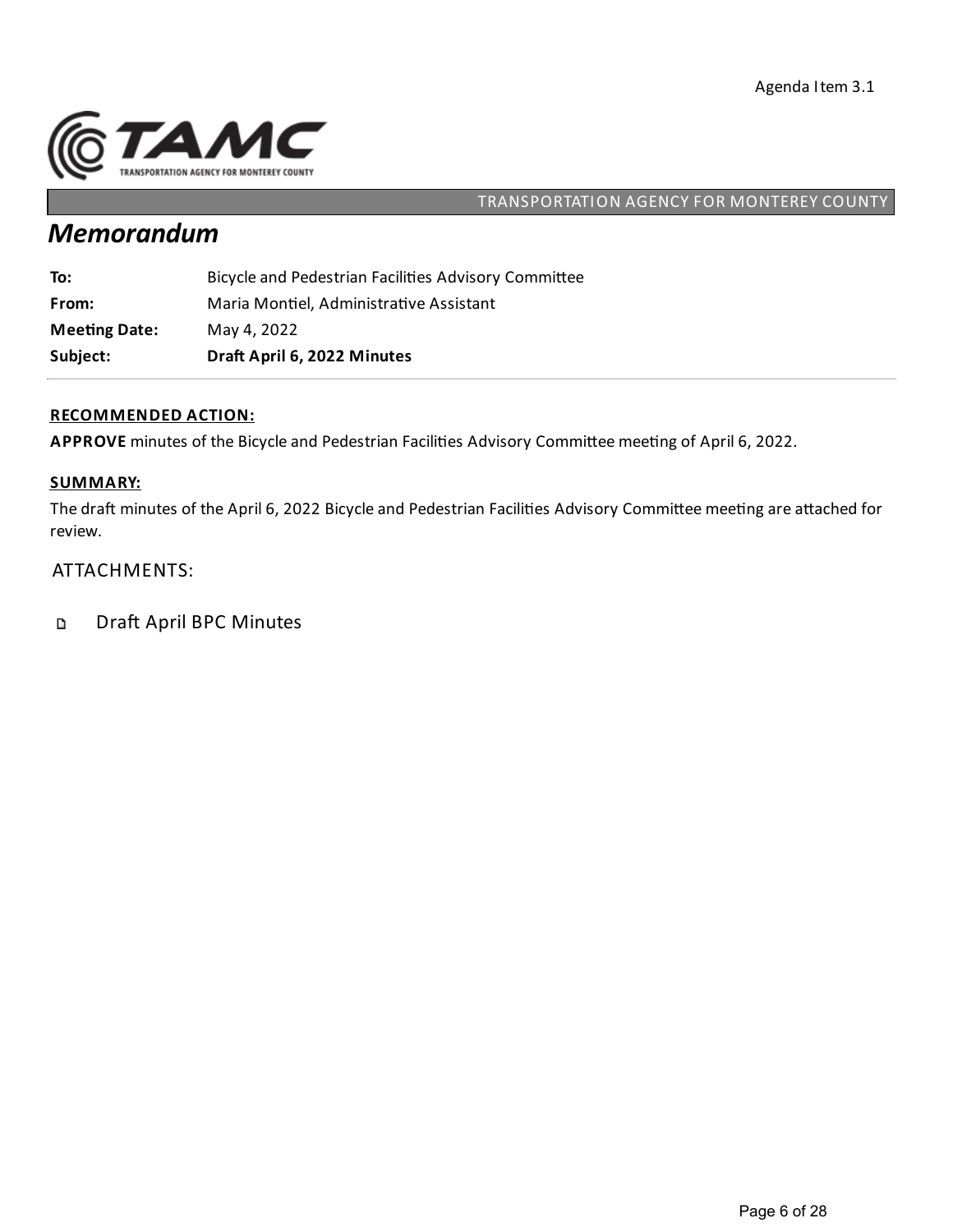## **TRANSPORTATION AGENCY FOR MONTEREY COUNTY (TAMC) Bicycle and Pedestrian Facilities Advisory Committee**

## **Draft Minutes of April 6, 2022**

Held remotely via Zoom due to COVID‐19 pandemic

| <b>Voting Members</b>                      | <b>AUG</b>                   | <b>SEP</b>               | <b>OCT</b>               | <b>NOV</b>               | <b>JAN</b>               | <b>FEB</b>               | <b>MAR</b>                   | <b>APR</b>               |
|--------------------------------------------|------------------------------|--------------------------|--------------------------|--------------------------|--------------------------|--------------------------|------------------------------|--------------------------|
|                                            | 21                           | 21                       | 21<br>P                  | 21                       | 22                       | 22                       | 22                           | 22                       |
| Eric Petersen, District 1                  | P                            | P                        |                          | P                        | P                        | Α                        | P                            | P                        |
| Pete Scudder - District 2                  | P                            | P                        | P                        | $\mathsf E$              | P                        | P                        | P                            | P                        |
| (David Tavarez)                            |                              |                          |                          |                          |                          |                          |                              |                          |
| Mike Novo - District 3, Chair              | P                            | P                        | P                        | P                        | P                        | P                        | Ε                            | P                        |
| Jeff Wriedt, District 4                    | E                            | P                        | P                        | P                        | P                        | P                        | P                            | P                        |
| (Frank Henderson)                          |                              |                          |                          |                          |                          |                          |                              |                          |
| Martin Wegenstein, District 5, Vice Chair  | $\mathsf{P}$                 | P                        | P                        | P                        | P                        | P                        | $\mathsf{P}$                 | P                        |
| (Jeff Lindenthal)                          |                              |                          |                          |                          |                          |                          |                              |                          |
| D. L. Johnson, Carmel-By-The Sea           | P                            | P                        | P                        | P                        | P                        | A                        | P                            | P                        |
| Celine Pinet, Del Rey Oaks                 | P                            | P                        | P                        | P                        | E                        | P                        | $\mathsf{P}$                 | P                        |
| Gonzales - Vacant                          |                              |                          | $\overline{a}$           |                          |                          | $\overline{a}$           |                              |                          |
| Ernest Gallardo, Greenfield                | E                            | P                        | P                        | P                        | P                        | P                        | P                            | E                        |
| Michael LeBarre, King City                 | P                            | P                        | P                        | P                        | P                        | P                        | P                            | P                        |
| Vacant, Marina                             | P                            | P                        | P                        | P                        |                          | $\overline{a}$           | $\qquad \qquad -$            | $\overline{\phantom{a}}$ |
| Gino Garcia, Monterey                      | P                            | P                        | P                        | P                        | P                        | P                        | P                            | P.                       |
| (Abby Ostovar)                             |                              |                          |                          |                          |                          |                          |                              |                          |
| Natalie Popovich, Pacific Grove            | ${\sf P}$                    | P                        | ${\sf P}$                | P                        | P                        | P                        | P                            | P                        |
| (Jung Hwa Kim)                             |                              |                          |                          |                          |                          |                          |                              |                          |
| Chris Flescher, Salinas                    | $\mathsf{P}$                 | P                        | P                        | P                        | P                        | P                        | P                            | P                        |
| (Mark Lasnik)                              |                              |                          |                          |                          |                          |                          |                              |                          |
| Elizabeth (Libby) Sofer, Sand City         | $\mathsf{P}$                 | P                        | ${\sf P}$                | $\mathsf{P}$             | P                        | P                        | $\mathsf{P}$                 | P                        |
| Ralph Wege, Seaside                        | P                            | P                        | P                        | P                        | P                        | P(A)                     | P                            | P                        |
| (Jan Valencia)                             |                              |                          |                          |                          |                          |                          |                              |                          |
| Soledad - Vacant                           | $\overline{\phantom{a}}$     | $\overline{\phantom{a}}$ | $\overline{\phantom{0}}$ | $\overline{\phantom{m}}$ | $\overline{\phantom{a}}$ | $\overline{\phantom{a}}$ | $\qquad \qquad -$            | $\overline{\phantom{a}}$ |
| Sloan Campi, Monterey Salinas Transit      | P                            | E                        | P                        | ${\sf P}$                | P                        | P                        | P                            | P                        |
| Vera Noghera, Velo Club of Monterey        | $\overline{\phantom{a}}$     | P                        | P                        |                          | P                        | E                        | P(A)                         | P                        |
| (Alex Capelli)                             |                              |                          |                          |                          |                          |                          |                              |                          |
| Grant Leonard, N. County Recreation & Park | P                            | P                        | P                        | P                        | P                        | P                        | P                            | E                        |
| District                                   |                              |                          |                          |                          |                          |                          |                              |                          |
| Vacant - Salinas Public Works              | $\overline{\phantom{a}}$     |                          | $\overline{a}$           | $\overline{\phantom{a}}$ |                          | $\overline{a}$           | $\overline{\phantom{a}}$     |                          |
| Vacant - Monterey County Public Works      | $\overline{\phantom{a}}$     | $\overline{\phantom{a}}$ | $\qquad \qquad -$        | $\overline{\phantom{a}}$ | $\overline{\phantom{a}}$ | $\qquad \qquad -$        | $\qquad \qquad \blacksquare$ |                          |
| Caltrans - District 5                      | $\qquad \qquad \blacksquare$ |                          | $\overline{a}$           | $\overline{\phantom{a}}$ | $\overline{\phantom{0}}$ | $\overline{a}$           |                              |                          |
| Miranda Taylor, AMBAG                      | P                            | P                        | ${\sf P}$                | P                        | P                        | P                        | P                            | P                        |
| (Will Condon)                              |                              |                          |                          |                          |                          |                          |                              |                          |
| Matthew McCluney - CSUMB                   | P                            | P                        | ${\sf P}$                | ${\sf P}$                | P                        | P                        | P                            | P                        |

**E – Excused VC – Video Conference** 

**P(A) – Alternate TC – Teleconference**

**A ‐ Absent**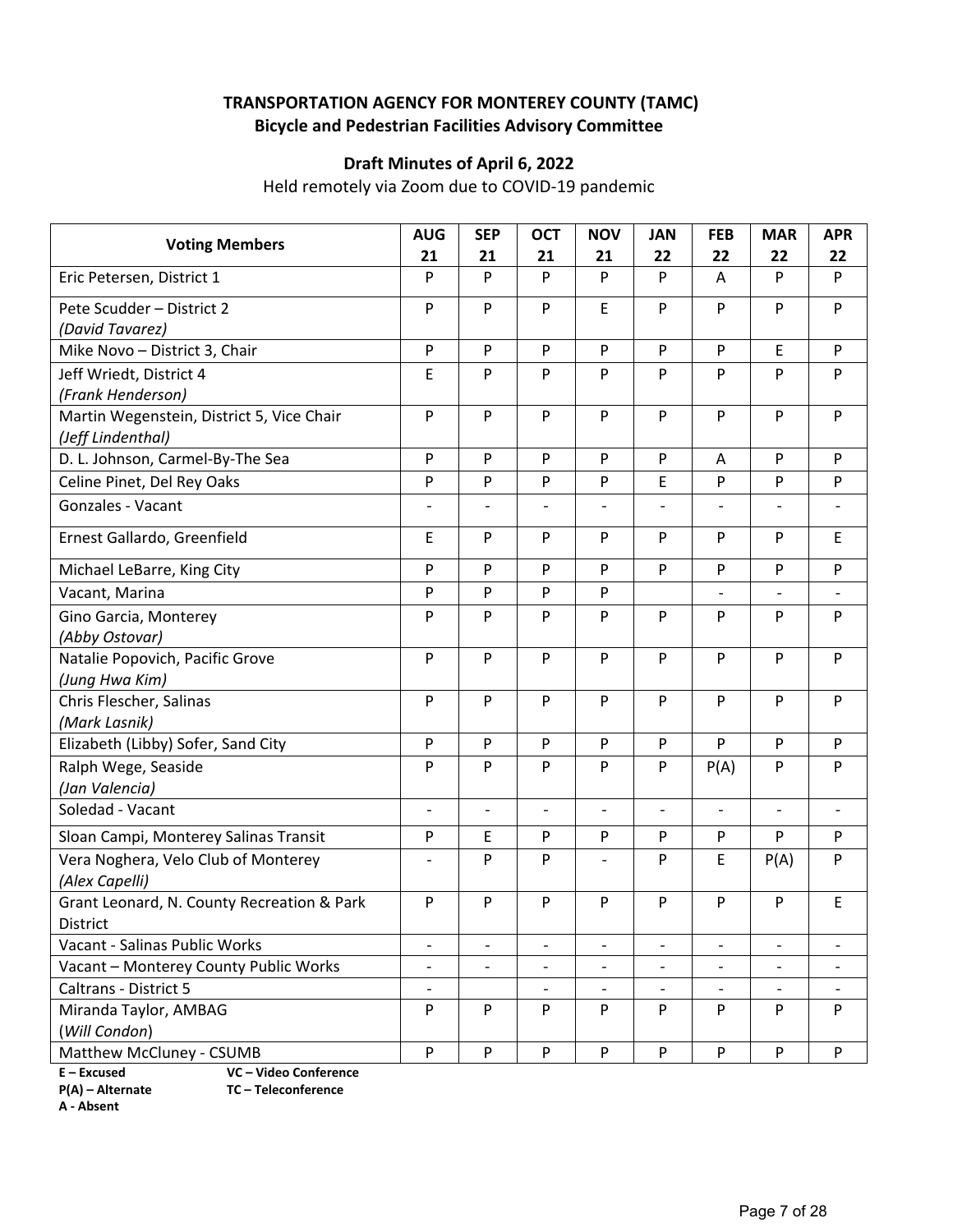*Draft Bicycle and Pedestrian Facilities Advisory Committee Minutes of April 6, 2022 Page 2*

| <b>TRANSPORTATION AGENCY STAFF</b>                          | <b>AUG</b><br>21         | <b>SEP</b><br>21         | <b>OCT</b><br>21 | <b>NOV</b><br>21 | <b>JAN</b><br>22 | <b>FEB</b><br>22 | <b>MAR</b><br>22 | <b>APR</b><br>22 |
|-------------------------------------------------------------|--------------------------|--------------------------|------------------|------------------|------------------|------------------|------------------|------------------|
| Todd Muck, Executive Director                               | E                        | E                        | F                | P                | P                | E                | E                | E                |
| Ariana Green, Principal Transportation<br>Planner           | $\overline{\phantom{a}}$ | E                        | P                | P                | P                | F                | E                | E                |
| Maria Montiel, Administrative<br>Assistant                  | P                        | P                        | P                | P                | P                | P                | P                | P                |
| Mike Zeller, Director of Programing<br>and Project Delivery | P                        | E                        | E                | E                | E                | F                | F                | E                |
| Laurie Williamson, Senior Engineer                          | $\overline{\phantom{a}}$ | E                        | E.               | E                | E                | F                | F                | E                |
| Christina Watson, Director of Planning                      | $\overline{\phantom{a}}$ | P                        | E                | P                | F                | P                | P                | E                |
| Janneke Strause, Transportation<br>Planner                  |                          |                          |                  |                  | P                | P                | P                | P                |
| Aaron Hernandez, Assistant<br><b>Transportation Planner</b> |                          | P                        | P                | P                | P                | P                | P                | E                |
| Alissa Guther, Assistant<br><b>Transportation Planner</b>   |                          |                          |                  | P                | P                | E                | E                | E                |
| Doug Bilse,                                                 |                          |                          |                  |                  |                  |                  |                  | P                |
|                                                             |                          |                          |                  |                  |                  |                  |                  |                  |
| <b>OTHERS PRESENT:</b>                                      |                          |                          |                  |                  |                  |                  |                  |                  |
| Jessica Perez                                               |                          | <b>Health Department</b> |                  | Hans Hoffman     |                  | Public           |                  |                  |
| Ingrid McRoberts                                            | Caltrans D-5             |                          |                  | Darron Hill      |                  | Caltrans D-5     |                  |                  |
|                                                             |                          |                          |                  |                  |                  |                  |                  |                  |

**1.**  Chair Mike Novo called the meeting to order at 6:00 p.m. A quorum was established, and Maria Montiel took roll call.

#### **2. PUBLIC COMMENTS**

None.

#### **3. BEGINNING OF CONSENT AGENDA**

- **M/S/C**  Johnson/ Wegenstein /unanimous
	- Abstain: Mike Novo and Vera Noghera
- **3.1**  Approved minutes of the Bicycle and Pedestrian Facilities Advisory Committee meeting of March 2, 2022.

 **END OF CONSENT AGENDA**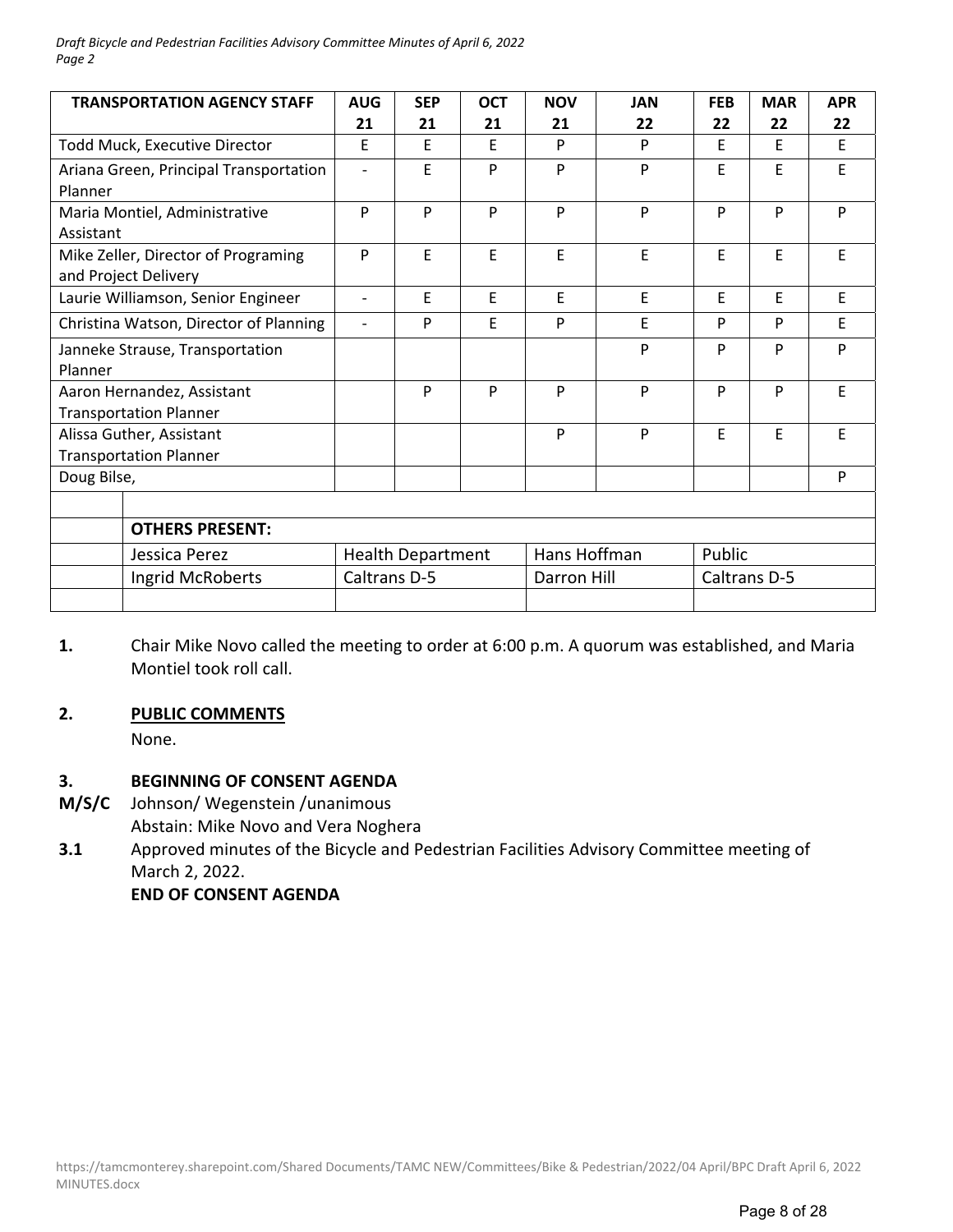## **4. CALTRANS DISTRICT 5 ACTIVE TRANSPORTATION PLAN**

The Committee received an update on the Caltrans District 5 Active Transportation Plan; and provided input on the plan.

Ingrid McRoberts, Caltrans District 5, presented on the Caltrans District 5 Active Transportation Plan for the Central Coast of California has been completed. The plan was developed in collaboration with partner agencies, advocates, and members of the public. She noted that it includes a prioritized list of bicycle and pedestrian needs along and across the State Highway System to help identify opportunities to incorporate bicycle, pedestrian, and transit improvements into projects. In conclusion Ms. McRoberts shared the Caltrans Customer Service Request link Submit Customer Service Request (ca.gov).

The Committee had the following comments and input on the Caltrans District 5 Active Transportation Plan:

- Consider highlighting the gaps in King City
- Consider including on the survey urban biking and walking if surveillance camera systems make you feel safer knowing it is being monitored
- Consider adding on grant application the need for additional camera cost
- Appreciate the references to Americans with Disability Act (ADA) on the printed material
- Consider exploring the congestion and traffic jams due to tourists
- Consider an alternative word for equity
- The plan should look at incidents, safety issues and accidents in that area
- Consider connection to the South County cities and to their big employment centers

## **5. 2024 SHOPP PROGRAM**

The Committee received a presentation and provided input on TAMC Biannual State Highway Operation and Protection Program (SHOPP) Package.

Darron Hill, Caltrans District 5, reported that Caltrans District 5 is responsible for the SHOPP programming and project initiation documents under development in Monterey County. He noted that Caltrans is responsible for maintaining and operating approximately 50,000 lane miles of the state highway system, the backbone of California's transportation infrastructure. Mr. Hill reported that the SHOPP program includes monitoring of the condition and operational performance of the highways through periodic inspections, traffic studies, and system analysis. The SHOPP is funded through the State Highway Account and reflects the State's priority for preserving the existing infrastructure.

The Committee had the following comments and input on the TAMC Biannual State Highway Operation and Protection Program:

- Consider having project descriptions use language that is easy for the public to understand
- There was a request to improve information concerning the site location. It was pointed out that that Caltrans now has a tool to easily plot the post mile on a map of the project site.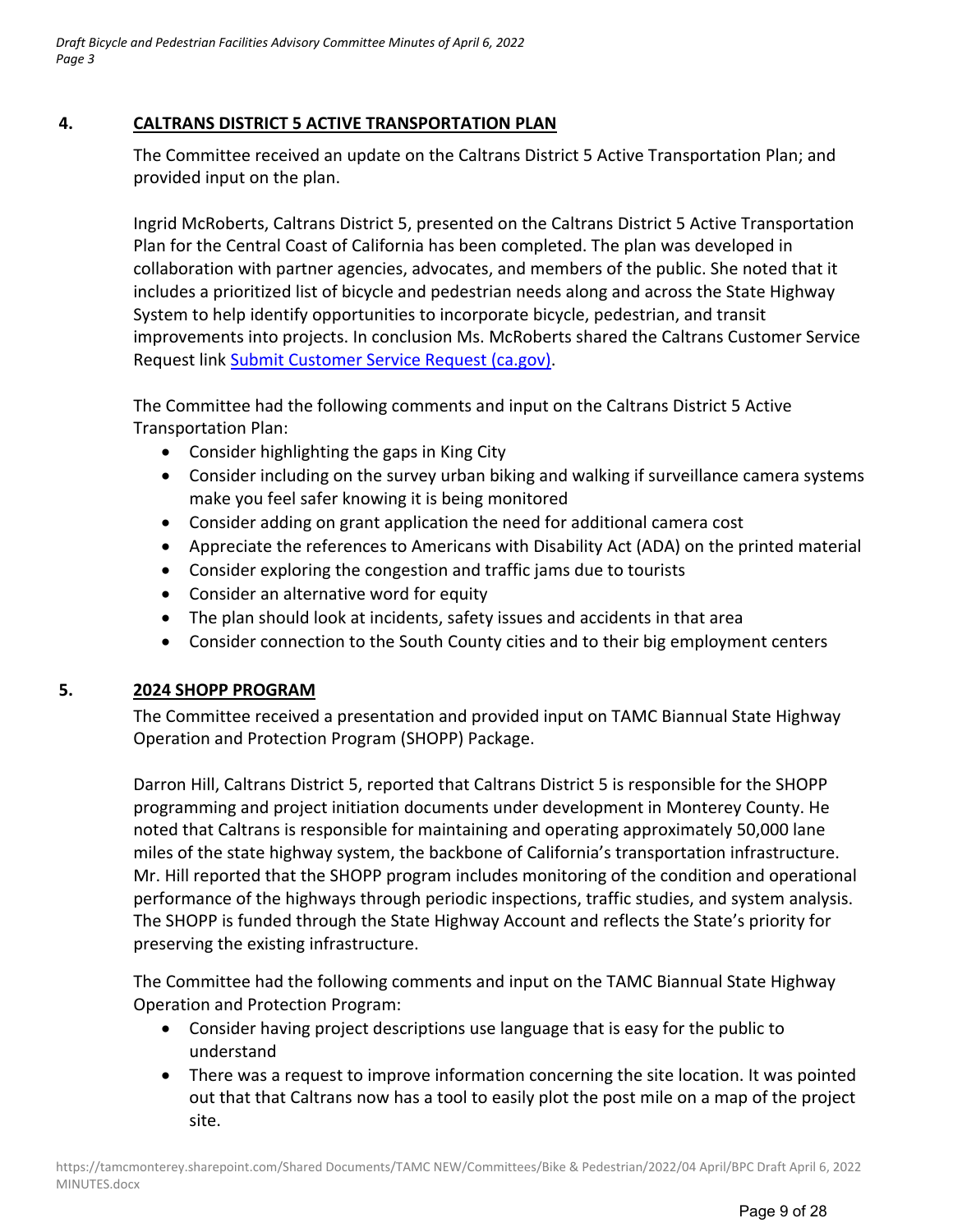- It was emphasized that the complete streets aspect of the SHOPP program is about addressing issues for pedestrian, bicyclist, or other modes for an existing SHOPP project, more than it is about changing the project or moving the project site
- Recommend that projects maintain the paved shoulder width and avoid reductions in paved shoulders to support bike use.
- Consider adding a legend to define the acronyms used in the document

## **6. CALTRANS COMPLETE STREETS DIRECTIVE**

The Committee received a presentation on the California Department of Transportation (Caltrans) Complete Streets Directive.

Darron Hill, Caltrans District 5, reported that Caltrans has adopted a Complete Streets Directive. He noted that the document states that all transportation projects funded or overseen by Caltrans will provide comfortable, convenient, and connected complete streets facilities for people walking, biking and taking transit or passenger rail unless an exception is documented and approved. In conclusion Mr. Hill reported that this directive commits Caltrans to identify opportunities for complete streets in all phases especially during project development from planning and design to construction, operations, and maintenance.

The Committee had the following comments and input on the Caltrans Complete Streets Directive:

- Consider future projects like a bike trail on Carmel Valley
- Consider designing benefits for pedestrian and bicyclist on all future projects

## **7. ANNOUNCEMENTS AND/OR COMMENTS**

Committee Member DL Johnson mentioned that he posted a simple survey on the Next‐Door app in regard to the Carmel traffic congestion and student safety at Highway One and Ocean Blvd and received many replies suggesting this issue should be a high priority.

Committee Member Eric Petersen mentioned the following:

- Can we find out who the Caltrans bicycle coordinator is?
- How can we get the Caltrans Highway Design Manual enforced?
- Does the Caltrans Bicycle Advisory Committee still exist? If it does, how to contact them?
- Can we get an update on the pop-up projects for the Safe Routes to School program?

Janneke Strause announced that April 18 – May 31 is Move It Monterey County, an incentive to get everyone out and moving. She noted that you can track your bike, walk, use transit or carpool to be entered to win some prizes. For more information and to sign up go to GO831.org

## **8. ADJOURNMENT**

Chair Novo adjourned the meeting at 7:52 p.m.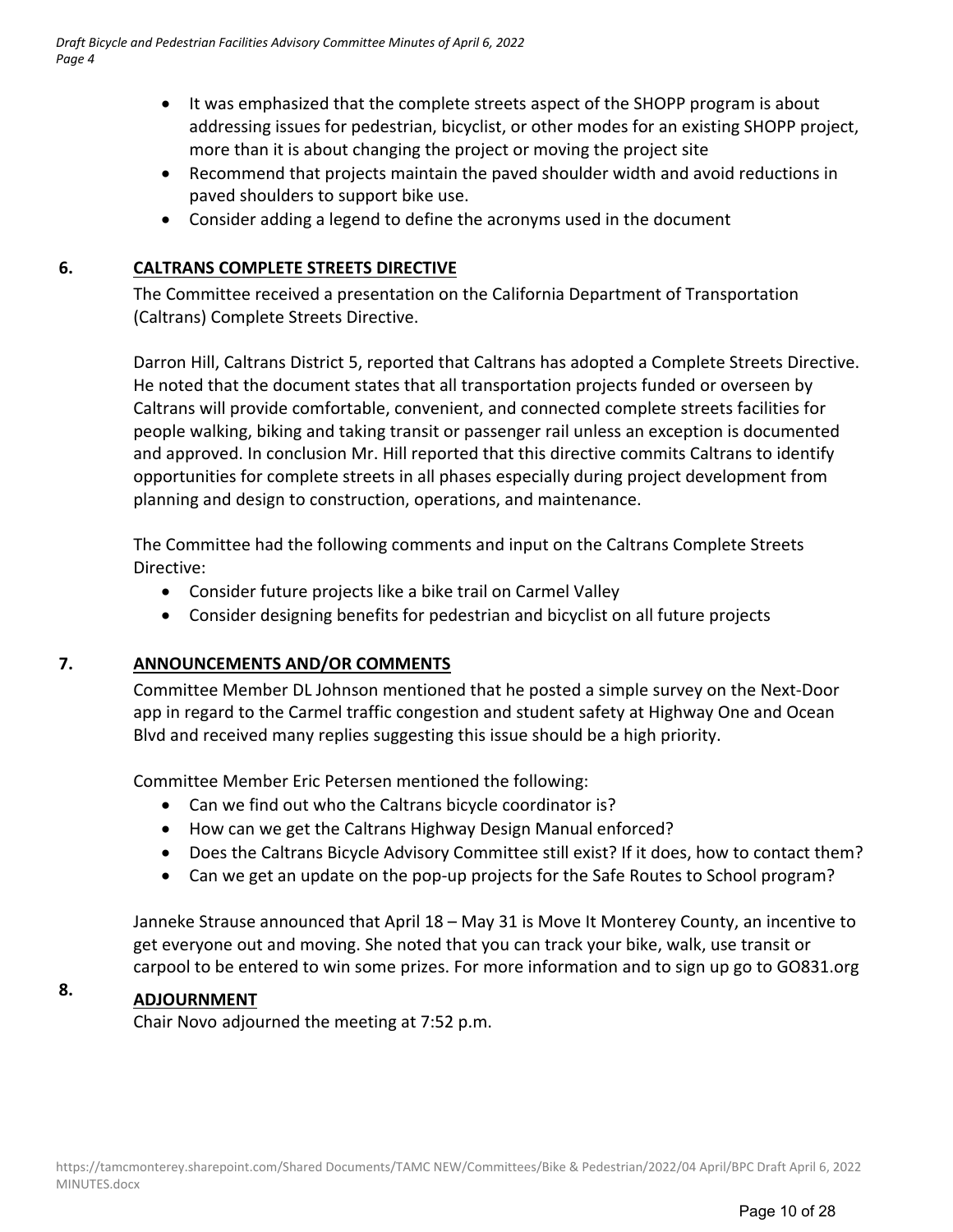

## *Memorandum*

| Subject:             | New Active Transportation Support Program Guide and Applications |
|----------------------|------------------------------------------------------------------|
| <b>Meeting Date:</b> | May 4, 2022                                                      |
| From:                | Alissa Guther, Assistant Transportation Planner                  |
| To:                  | Bicycle and Pedestrian Facilities Advisory Committee             |

### **RECOMMENDED ACTION:**

**RECEIVE and DISCUSS** presentation on the updated Active Transportation Support Program Guidelines and Application.

#### **SUMMARY:**

The Active Transportation Support Program (formerly the Bike Secure Program) has been updated and expanded, and the guidelines and application materials have been redesigned. The changes were made to offer applicants more choices and encourage more potential recipients to apply.

#### **FINANCIAL IMPACT:**

The budget for the Active Transportation Support Program is \$30,000 per fiscal year from the Agency's set-aside of Regional Surface Transportation Program funds. The funding does not roll over and as such must be used or will be lost each year.

#### **DISCUSSION:**

The Active Transportation Support Program (formerly the Bike Secure Program) is an on-going, rolling grant program with the purpose of promoting active transportation by providing businesses, schools, and agencies with secure bicycle parking, repair stations, skateboard racks, and funding for artistic bicycle racks. The previous guidelines contained information on the type of racks that are eligible as well as the program requirements to apply for the program. The program runs on a \$30,000 budget per year with applications being reviewed on a first come first serve basis. However, funding for the program has not been fully utilized in previous years.

The 2021-2022 update of the former Bicycle Secure Program broadened the program with additional program areas that are intended to increase the access of active transportation modes across Monterey County. The updated guidelines were revised to include these Program Areas:

- Roll Repair Program:
	- $\circ$  The Transportation Agency would provide maintenance tools and training resources to schools and nonprofit organizations to run their own maintenance program.
- Bike Support Kits:
	- $\circ$  The support kits would include a range of maintenance and safety items such as bike pumps, patch kits, inner tubes, lights, and reflectors.
- Walk Support Program
	- $\circ$  This program seeks to utilize low impact, low cost walk safety improvements like signs, paint and banners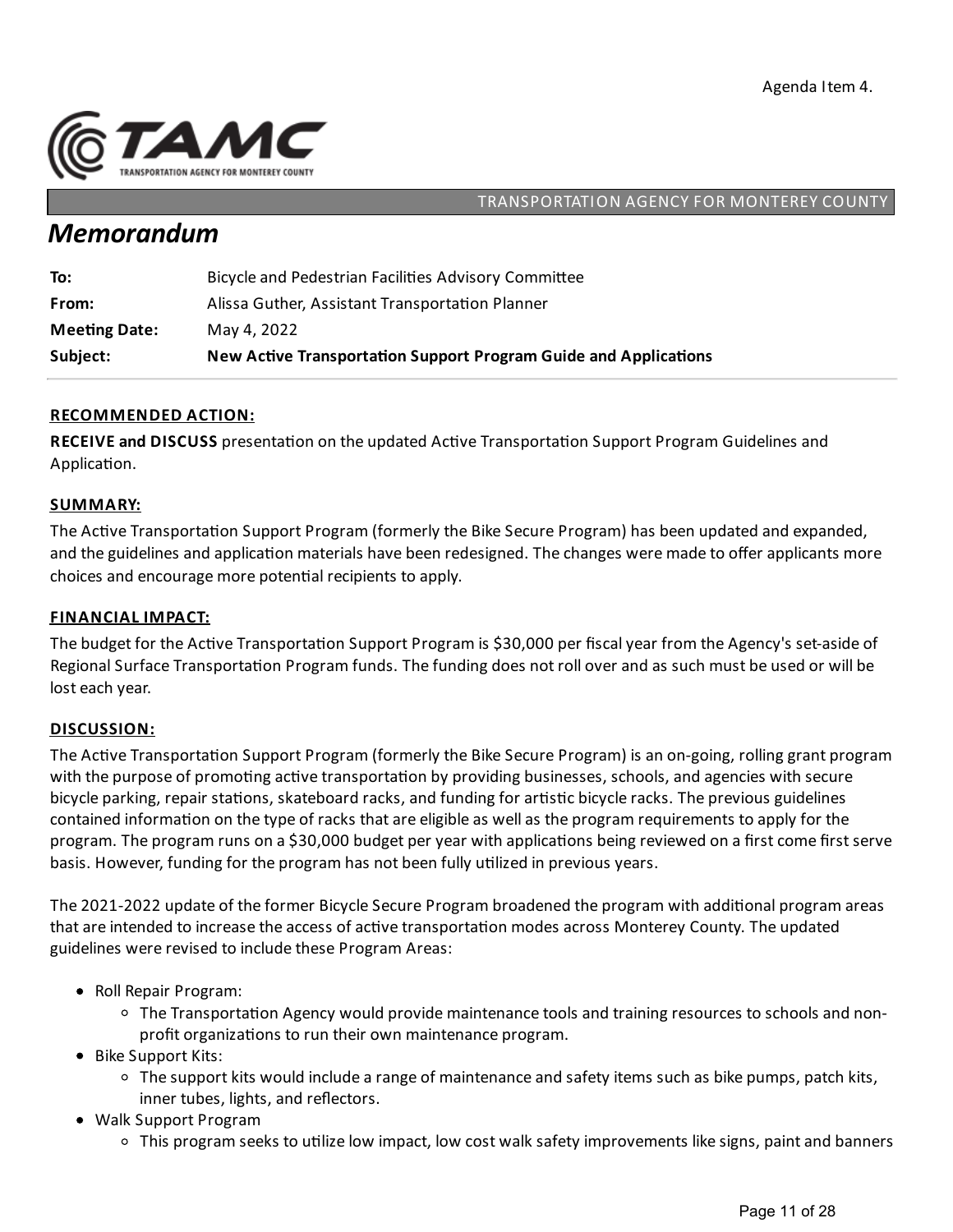to create safer sidewalks and pedestrian areas around schools and participating organizations.

- League of American Bicyclists Training:
	- <sup>o</sup> The Transportation Agency is seeking to partner with local schools and non-profit organizations to host training workshops to train prospective instructors about bicycle safety and education.
- Racks and Lockers:
	- $\circ$  Already in the existing program, the purchase and shipment of bicycle, scooter, skateboard racks and lockers would be provided to businesses and organizations interested in the equipment.

Each of the program areas has their own requirements. A draft of the new guidelines and application was presented at the Bicycle and Pedestrian Committee meeting in January. Staff requests the committee review the finalized guidelines and application which have had a graphic design update.

The updated guidelines will go to the Transportation Agency for Monterey County Board of Directors for approval in June and the new program will go into effect in July.

#### **WEB ATTACHMENTS:**

Final Active Transportation Support Program Application **Final Active Transportation Support Program Guidelines**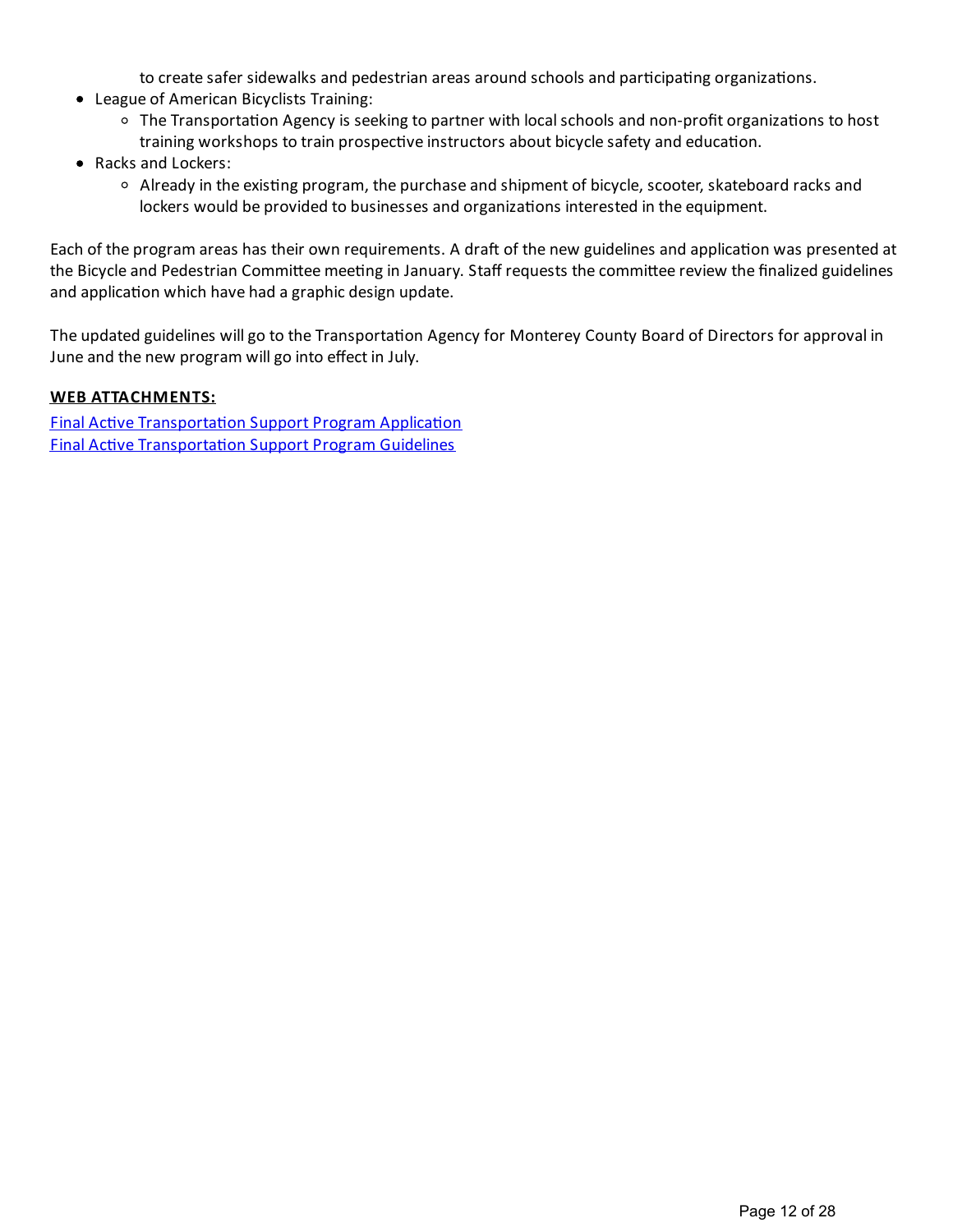

## *Memorandum*

| To:                  | Bicycle and Pedestrian Facilities Advisory Committee |
|----------------------|------------------------------------------------------|
| From:                | Christina Watson, Director of Planning               |
| <b>Meeting Date:</b> | May 4, 2022                                          |
| Subject:             | Legislative Update                                   |

#### **RECOMMENDED ACTION:**

**RECEIVE** update on state legislation and **PROVIDE** input to staff.

#### **SUMMARY:**

Staff will present several proposed state bills that pertain to bicycle and pedestrian priorities for the Committee to provide input on possible positions for the TAMC Board of Directors to consider.

#### **FINANCIAL IMPACT:**

The bills could present a financial impact to TAMC or its member jurisdictions.

#### **DISCUSSION:**

Attached is a draft bill list showing the status of bills as of the end of March. Bills of interest to this Committee include:

- Assembly Bill (AB) 1713 (Boerner Hovath): Vehicles: required stops: bicycles this bill was amended to apply only to two-lane highways with stop signs on all approaches. The bill, as amended, would also include warning citations for bicyclists under 18 who fail to stop at a stop sign.
- AB 1909 (Friedman): Vehicles: bicycle omnibus this bill was amended to authorize jurisdictions to limit e-bikes on equestrian, hiking, or recreational trails.
- AB 2264 (Bloom): Pedestrian crossing signals this bill would require a traffic signal to have a 3- to 7-second leading pedestrian interval, no matter the context of the signal.
- Senate Bill (SB) 932 (Portantino): General plans: circulation element: bicycle and pedestrian plans and traffic calming plans - this bill was amended to require bicycle and pedestrian plans and traffic calming plans for the urbanized areas within a county or city general plan and require implementation of the plan within 2 years of adoption. It also allows a person injured to have a cause of action against the county.

Staff will provide a verbal update on bills that may have been amended by the date of this meeting.

#### ATTACHMENTS:

Draft bill list  $\Box$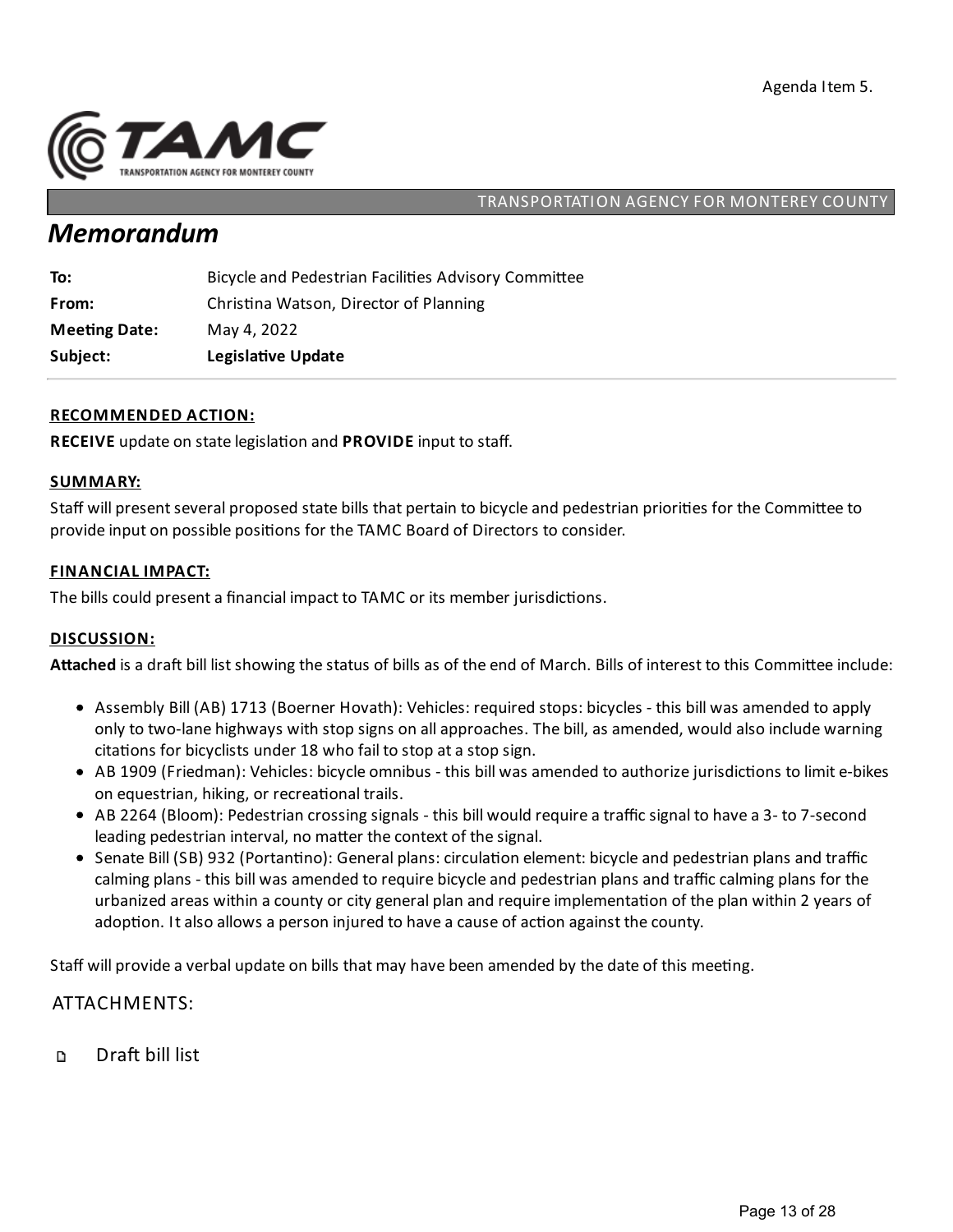| TAMC Bill Matrix - April 2022                                                               |                                                                |                                                                                                                                                                                                                                                                                                                                                                                                                                                                                                                                                                                                                                                                                                                                                                                                                                                                                                                                                                                         |                                                                        |  |
|---------------------------------------------------------------------------------------------|----------------------------------------------------------------|-----------------------------------------------------------------------------------------------------------------------------------------------------------------------------------------------------------------------------------------------------------------------------------------------------------------------------------------------------------------------------------------------------------------------------------------------------------------------------------------------------------------------------------------------------------------------------------------------------------------------------------------------------------------------------------------------------------------------------------------------------------------------------------------------------------------------------------------------------------------------------------------------------------------------------------------------------------------------------------------|------------------------------------------------------------------------|--|
| <b>Measure</b>                                                                              | <b>Status</b>                                                  | <b>Bill Summary</b>                                                                                                                                                                                                                                                                                                                                                                                                                                                                                                                                                                                                                                                                                                                                                                                                                                                                                                                                                                     | Recommended<br><b>Position</b>                                         |  |
| <b>AB 1638 (Kiley)</b><br><b>Motor Vehicle Fuel Tax</b><br>Law: suspension of tax           | 3/28/22<br>Assembly<br>Transportation<br><b>Failed Passage</b> | This bill would suspend the imposition of the tax on motor vehicle fuels for 6 months.<br>If enacted, this bill would drastically impact state funding for highways, local streets<br>and roads, and public transportation given that the gas tax is the main source of<br>funding for transportation infrastructure and voters have repeatedly supported<br>protection of those funds.                                                                                                                                                                                                                                                                                                                                                                                                                                                                                                                                                                                                 | <b>OPPOSE</b><br><b>Priority 1S</b>                                    |  |
| AB 1713 (Boerner<br>Horvath)<br><b>Vehicles: required</b><br>stops: bicycles                | 3/21/22<br>Assembly<br>Transportation                          | This bill would, until January 1, 2026, require a person who is 18 years of age or older<br>riding a bicycle on a two-lane highway, when approaching a stop sign at the entrance<br>of an intersection with another roadway with two or fewer lanes, where stop signs<br>are erected on all approaches, to yield the right-of-way to any vehicles that have<br>either stopped at or entered the intersection, or that are approaching on the<br>intersecting highway close enough to constitute an immediate hazard and continue to<br>yield the right-of-way to those vehicles and pedestrians until reasonably safe to<br>proceed. The bill would require other vehicles to yield the right-of-way to a bicycle<br>that, having yielded as prescribed, has entered the intersection. The bill would impose<br>a warning citation for a first violation by a person who is under 18 years of age and<br>fails to stop when approaching a stop sign at the entrance of an intersection. | <b>Watch</b><br><b>Priority 9S</b>                                     |  |
| AB 1778 (Cristina<br>Garcia)<br><b>State transportation</b><br>funding: freeway<br>widening | 2/10/22<br>Assembly<br>Transportation                          | This bill would prohibit any state funds or personnel time from being used to fund or<br>permit freeway widening projects in areas with high rates of pollution and poverty.<br>The recommendation is to oppose unless amended to make this bill a pilot program or<br>require seeking alternatives to pursue multi-modal options, zero-emission vehicle<br>investments, or procurement of zero emission trucks through the corridor as offsets<br>for projects that traverse an area of high pollution. In its current form, this bill may<br>impact funding highway projects in Monterey County.                                                                                                                                                                                                                                                                                                                                                                                      | <b>OPPOSE</b><br><b>UNLESS</b><br><b>AMENDED</b><br><b>Priority 2S</b> |  |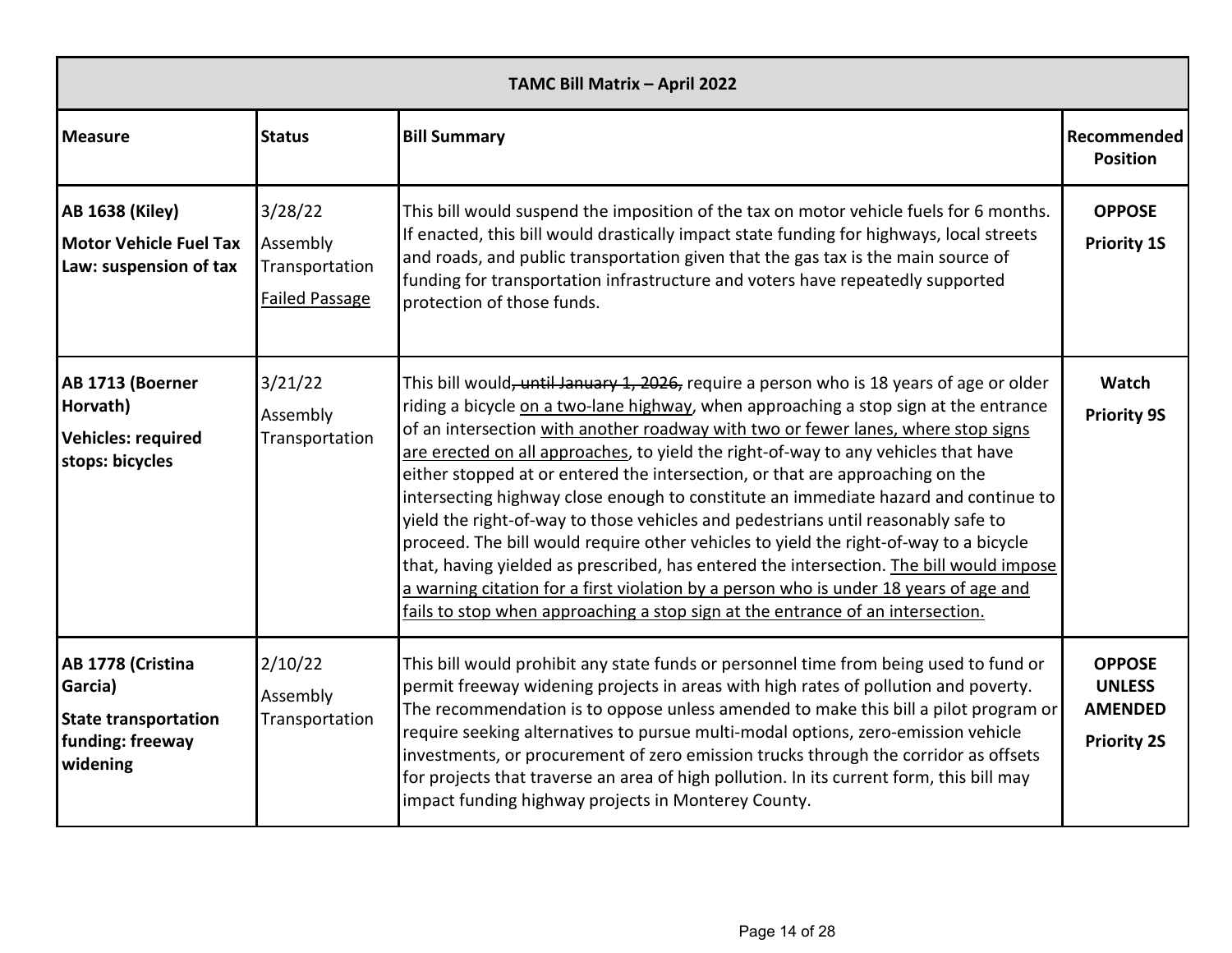| TAMC Bill Matrix - April 2022                                                                                                                                             |                                       |                                                                                                                                                                                                                                                                                                                                                                                                                                                                                                                                                                                                                                                                                                                                                                                                                                                                                                                                                                                                                                                                                                                      |                                     |  |  |
|---------------------------------------------------------------------------------------------------------------------------------------------------------------------------|---------------------------------------|----------------------------------------------------------------------------------------------------------------------------------------------------------------------------------------------------------------------------------------------------------------------------------------------------------------------------------------------------------------------------------------------------------------------------------------------------------------------------------------------------------------------------------------------------------------------------------------------------------------------------------------------------------------------------------------------------------------------------------------------------------------------------------------------------------------------------------------------------------------------------------------------------------------------------------------------------------------------------------------------------------------------------------------------------------------------------------------------------------------------|-------------------------------------|--|--|
| <b>Measure</b>                                                                                                                                                            | <b>Status</b>                         | <b>Bill Summary</b>                                                                                                                                                                                                                                                                                                                                                                                                                                                                                                                                                                                                                                                                                                                                                                                                                                                                                                                                                                                                                                                                                                  | Recommended<br><b>Position</b>      |  |  |
| AB 1909 (Friedman)<br><b>Vehicles: bicycle</b><br>omnibus                                                                                                                 | 3/21/22<br>Assembly<br>Appropriations | This bill would remove the prohibition of class 3 electric bicycles (electric bicycles that<br>feature pedal assist and top off at 28 miles per hour) on a bicycle path or trail and<br>would remove the authority of a local jurisdiction to prohibit class 1 (20 mph max<br>speed and motor works only when pedaling) and class 2 (also 20 mph but has a<br>throttle boost) electric bicycles on these facilities. The bill would instead authorize a<br>local authority to prohibit the operation of any class 3 electric bicycle at a motor-<br>assisted speed greater than 20 miles per hour or any class of electric bicycle on an<br>equestrian trail, or hiking or recreational trail. This bill extends the authorization for<br>an electric bike to cross an intersection to a when a "WALK" sign is displayed unless a<br>bicycle control signal is displayed. This bill would no longer require a bicycle to be<br>licensed and requires a vehicle that is passing or overtaking a vehicle to move over to<br>an adjacent lane of traffic if one is available, before passing or overtaking the bicycle. | Watch<br><b>Priority 9S</b>         |  |  |
| <b>AB 1919 (Holden)</b><br><b>Transportation-Youth</b><br><b>Transit Pass Pilot</b><br>Program: free student<br>youth transit passes:<br>eligibility for state<br>funding | 3/8/22<br>Assembly<br>Transportation  | This bill would require transit agencies to offer free youth transit passes to all persons<br>25 years of age and under with California residency, regardless of immigration status,<br>to be eligible for state funding under the Transportation Development Act, the State<br>Transit Assistance Program, or the Low Carbon Transit Operations Program. These<br>free youth transit passes would count as full-price fares for purposes of calculating the<br>ratio of fare revenues to operating costs. Upon the appropriation by the Legislature,<br>this bill would also create the Youth Transit Pass Pilot Program, administered by<br>Caltrans, for purposes of offsetting the costs to transit agencies for implementation of<br>offering the free passes. MST recommends an "oppose" position on this bill.<br>This bill is a spot bill related to free and unlimited access to student transit passes.                                                                                                                                                                                                    | <b>OPPOSE</b><br><b>Priority 3S</b> |  |  |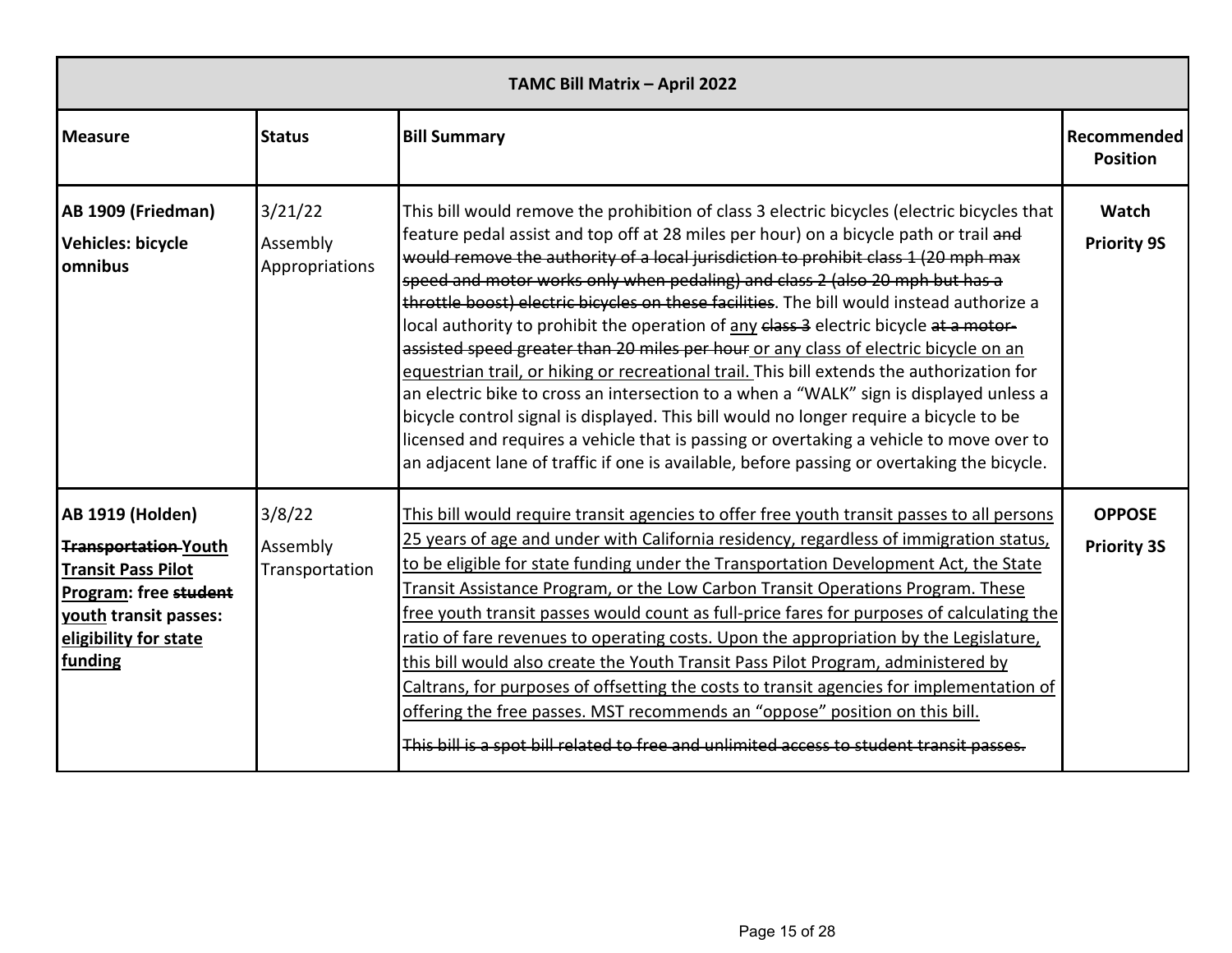| TAMC Bill Matrix - April 2022                                                            |                                                |                                                                                                                                                                                                                                                                                                                                                                                                                                                                                                                                                                                                                                                                                                                                                                                                                                                                                                                                                                                                                                                                                                                                                                                                                                                     |                                       |  |
|------------------------------------------------------------------------------------------|------------------------------------------------|-----------------------------------------------------------------------------------------------------------------------------------------------------------------------------------------------------------------------------------------------------------------------------------------------------------------------------------------------------------------------------------------------------------------------------------------------------------------------------------------------------------------------------------------------------------------------------------------------------------------------------------------------------------------------------------------------------------------------------------------------------------------------------------------------------------------------------------------------------------------------------------------------------------------------------------------------------------------------------------------------------------------------------------------------------------------------------------------------------------------------------------------------------------------------------------------------------------------------------------------------------|---------------------------------------|--|
| <b>Measure</b>                                                                           | <b>Status</b>                                  | <b>Bill Summary</b>                                                                                                                                                                                                                                                                                                                                                                                                                                                                                                                                                                                                                                                                                                                                                                                                                                                                                                                                                                                                                                                                                                                                                                                                                                 | Recommended<br><b>Position</b>        |  |
| AB 1944 (Lee)<br>Local government: open<br>and public meetings                           | 2/18/22<br><b>Assembly Local</b><br>Government | The Ralph M. Brown Act allows for meetings to occur via teleconferencing if the<br>legislative body provides notice of each teleconference location of each member that<br>will be participating in the public meeting, and those locations are made accessible to<br>the public, and posted to the agenda to allow for public participation. At least a<br>quorum of the legislative body must participate from locations within the boundaries<br>of the local agency's jurisdiction. Until January 1, 2024, authorizes a local agency to<br>use teleconferencing without complying with those specified teleconferencing<br>requirements in specified circumstances when a declared state of emergency is in<br>effect, or in other situations related to public health. This bill would exempt the<br>requirement for publicly posting the location of remote participation by a member of<br>the local agency. It would require all open and public meetings of a legislative body<br>that elects to use teleconferencing to provide a video stream accessible to members<br>of the public and an option for members of the public to address the body remotely<br>during the public comment period through an audio-visual or call-in option. | <b>SUPPORT</b><br><b>Priority 15S</b> |  |
| AB 1946 (Boerner<br>Horvath)<br><b>Electric bicycles: safety</b><br>and training program | 3/21/22<br>Assembly<br>Appropriations          | This bill would require Caltrans, in coordination with the Office of Traffic Safety, to<br>develop, on or before September 1, 2023, statewide safety standards and training<br>programs based on evidence-based practices for users of electric bicycles.                                                                                                                                                                                                                                                                                                                                                                                                                                                                                                                                                                                                                                                                                                                                                                                                                                                                                                                                                                                           | Watch<br><b>Priority 9S</b>           |  |
| <b>AB 2120 (Ward)</b><br><b>Transportation finance:</b><br>federal funding: bridges.     | 3/29/22<br>Assembly<br>Appropriations          | The bill would require that the division and allocation of federal Highway<br>Infrastructure Program funds occur pursuant to a specified formula approved by the<br>California Transportation Commission.                                                                                                                                                                                                                                                                                                                                                                                                                                                                                                                                                                                                                                                                                                                                                                                                                                                                                                                                                                                                                                           | <b>SUPPORT</b><br><b>Priority 9S</b>  |  |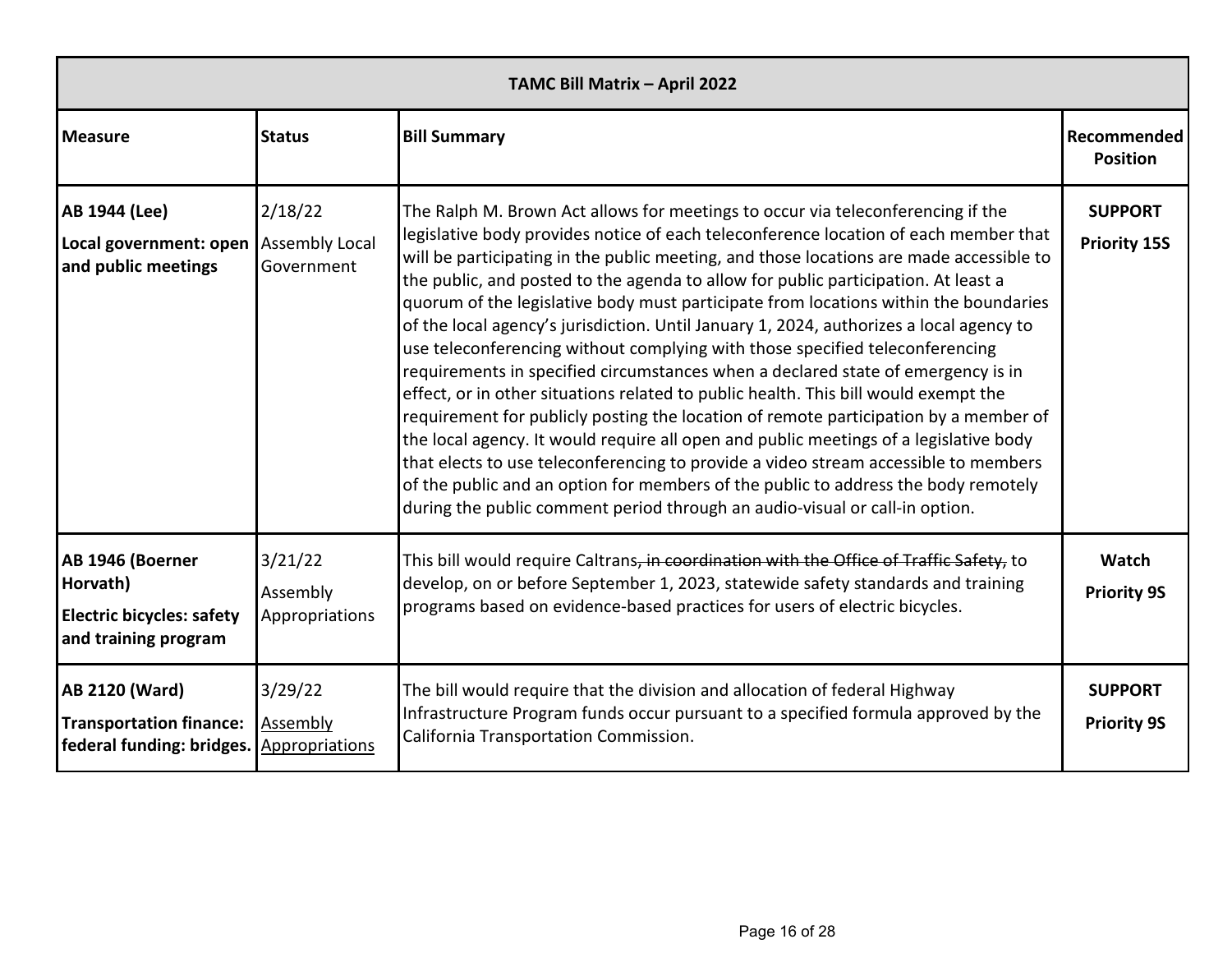| TAMC Bill Matrix - April 2022                                                                                                                                                                         |                                                       |                                                                                                                                                                                                                                                                                                                                                                                                                                                                                                                                                                                                                                                                                                                                                                                                                                                                                                                                                                                                                                                                                                               |                                      |  |  |
|-------------------------------------------------------------------------------------------------------------------------------------------------------------------------------------------------------|-------------------------------------------------------|---------------------------------------------------------------------------------------------------------------------------------------------------------------------------------------------------------------------------------------------------------------------------------------------------------------------------------------------------------------------------------------------------------------------------------------------------------------------------------------------------------------------------------------------------------------------------------------------------------------------------------------------------------------------------------------------------------------------------------------------------------------------------------------------------------------------------------------------------------------------------------------------------------------------------------------------------------------------------------------------------------------------------------------------------------------------------------------------------------------|--------------------------------------|--|--|
| <b>Measure</b>                                                                                                                                                                                        | <b>Status</b>                                         | <b>Bill Summary</b>                                                                                                                                                                                                                                                                                                                                                                                                                                                                                                                                                                                                                                                                                                                                                                                                                                                                                                                                                                                                                                                                                           | Recommended<br><b>Position</b>       |  |  |
| AB 2237 (Friedman)<br><b>Regional Transportation   Assembly</b><br><b>Plan: Active</b><br><b>Transportation Program</b><br>planning: regional<br>transportation<br>improvement plan:<br>climate goals | 3/22/22<br>Transportation<br>and Natural<br>Resources | This bill would require the Strategic Growth Council to convene key state agencies to<br>review the roles and responsibilities of metropolitan planning organizations and to<br>define "sustainable community". metropolitan planning agencies, regional<br>transportation agencies, and local governments to assist the council in completing its<br>report on California Transportation Plan, sustainable communities strategies, and<br>alternative planning strategies will influence the configuration of the statewide<br>integrated multimodal transportation system, and a review of the potential impacts<br>and opportunities for coordination of specified funding programs. This bill would<br>require the regional transportation improvement plans (RTIPs) be consistent with the<br>adopted sustainable communities strategy and the state's climate goals. The bill<br>would require the State Air Resources Board to reallocate moneys from inconsistent<br>projects or programs and prohibit a regional agency from funding inconsistent<br>projects or programs.                           | <b>OPPOSE</b><br><b>Priority 14S</b> |  |  |
| <b>AB 2264 (Bloom)</b><br><b>Pedestrian crossing</b><br>signals                                                                                                                                       | 3/22/22<br>Assembly<br>Transportation                 | This bill would require a traffic-actuated signal to be installed and maintained to have<br>a leading pedestrian interval, upon the first placement or replacement of a traffic-<br>actuated signal. The bill would also require an existing traffic-actuated signal capable<br>of being implemented with remote installation or in-person programming to be<br>programmed with a leading pedestrian interval when maintenance work is done on<br>the intersection in which the traffic-actuated signal is located, if the signal is in a<br>residence, business, or business activity district, a safety corridor, or an area with a<br>high concentration of pedestrians and cyclists. The bill would define a "leading<br>pedestrian interval" for these purposes as an official traffic control signal that<br>advances the "WALK" signal for 3 to 7 seconds while the red signal halting traffic<br>continues to be displayed on parallel through or turning traffic. This bill lacks context<br>sensitivity and could have the unintended consequence of leading to longer wait<br>times for all modes. | Watch<br><b>Priority 9S</b>          |  |  |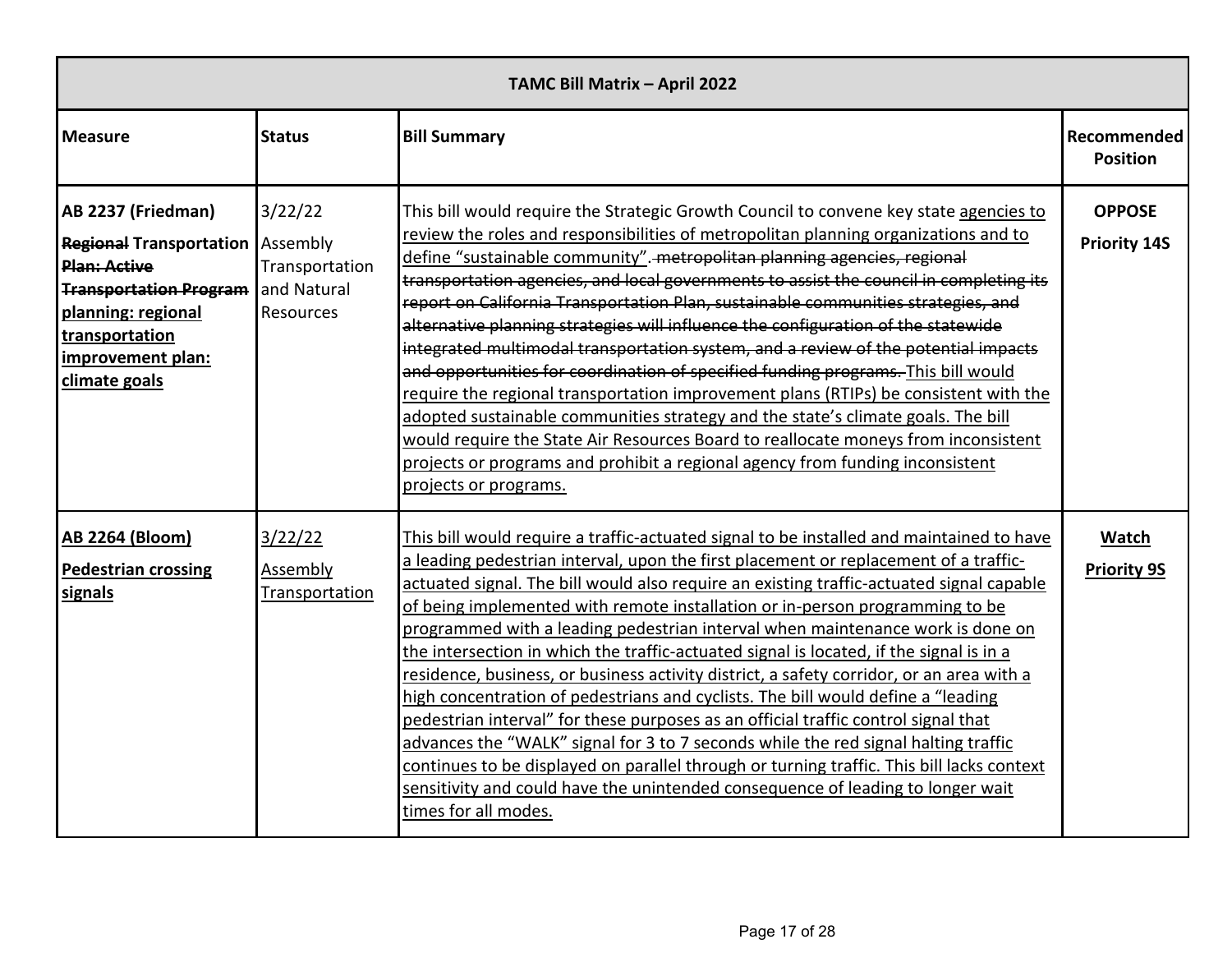| TAMC Bill Matrix - April 2022                                                                                                                                           |                                       |                                                                                                                                                                                                                                                                                                                                                                                                                                                                                                                                                                                                                                                                                                                                                                                                                                                                                                                                                                                                                                                                                                                                                                                 |                                                       |  |  |
|-------------------------------------------------------------------------------------------------------------------------------------------------------------------------|---------------------------------------|---------------------------------------------------------------------------------------------------------------------------------------------------------------------------------------------------------------------------------------------------------------------------------------------------------------------------------------------------------------------------------------------------------------------------------------------------------------------------------------------------------------------------------------------------------------------------------------------------------------------------------------------------------------------------------------------------------------------------------------------------------------------------------------------------------------------------------------------------------------------------------------------------------------------------------------------------------------------------------------------------------------------------------------------------------------------------------------------------------------------------------------------------------------------------------|-------------------------------------------------------|--|--|
| <b>Measure</b>                                                                                                                                                          | <b>Status</b>                         | <b>Bill Summary</b>                                                                                                                                                                                                                                                                                                                                                                                                                                                                                                                                                                                                                                                                                                                                                                                                                                                                                                                                                                                                                                                                                                                                                             | Recommended<br><b>Position</b>                        |  |  |
| <b>AB 2336 (Friedman)</b><br><b>Vehicles: Speed Safety</b><br><b>System Pilot Program</b>                                                                               | 3/23/22<br>Assembly<br>Transportation | This bill would authorize a Speed Safety System Pilot Program in specified cities, not<br>including any city in Monterey County. This bill is one of the Vision Zero task force<br>recommendations, implementing automated speed enforcement which has<br>historically been prohibited in California.                                                                                                                                                                                                                                                                                                                                                                                                                                                                                                                                                                                                                                                                                                                                                                                                                                                                           | Watch<br><b>Priority 9S</b>                           |  |  |
| AB 2438 (Friedman)<br><b>Transportation projects</b><br>funding: Alignment with Transportation<br>state plans and<br>greenhouse gas<br>emissions reduction<br>standards | 3/22/22<br>Assembly                   | This bill would require all transportation projects funded at the local or state level to<br>align with the California Transportation Plan and the Climate Action Plan for<br>Transportation Infrastructure adopted by the Transportation Agency. To the extent<br>the bill imposes additional duties on local agencies, the bill would impose a state-<br>mandated local program. the agencies that administer the STIP, the SHOPP, the<br>Solutions for Congested Corridors program, the Trade Corridor Enhancement<br>program, and the Local Partnership Program to revise the guidelines or plans<br>applicable to those programs to align with the California Transportation Plan (CTP),<br>the Climate Action Plan for Transportation Infrastructure (CAPTI), and greenhouse gas<br>emissions reduction standards. This bill would require funds under the Local Streets<br>and Roads Program to be consistent with the CTP, CAPTI, and greenhouse gas<br>emissions reduction standards. The bill would require the CTP to include a financial<br>element that summarizes the cost of plan implementation constrained by a realistic<br>projection of available revenues. | <b>OPPOSE unless</b><br>amended<br><b>Priority 2S</b> |  |  |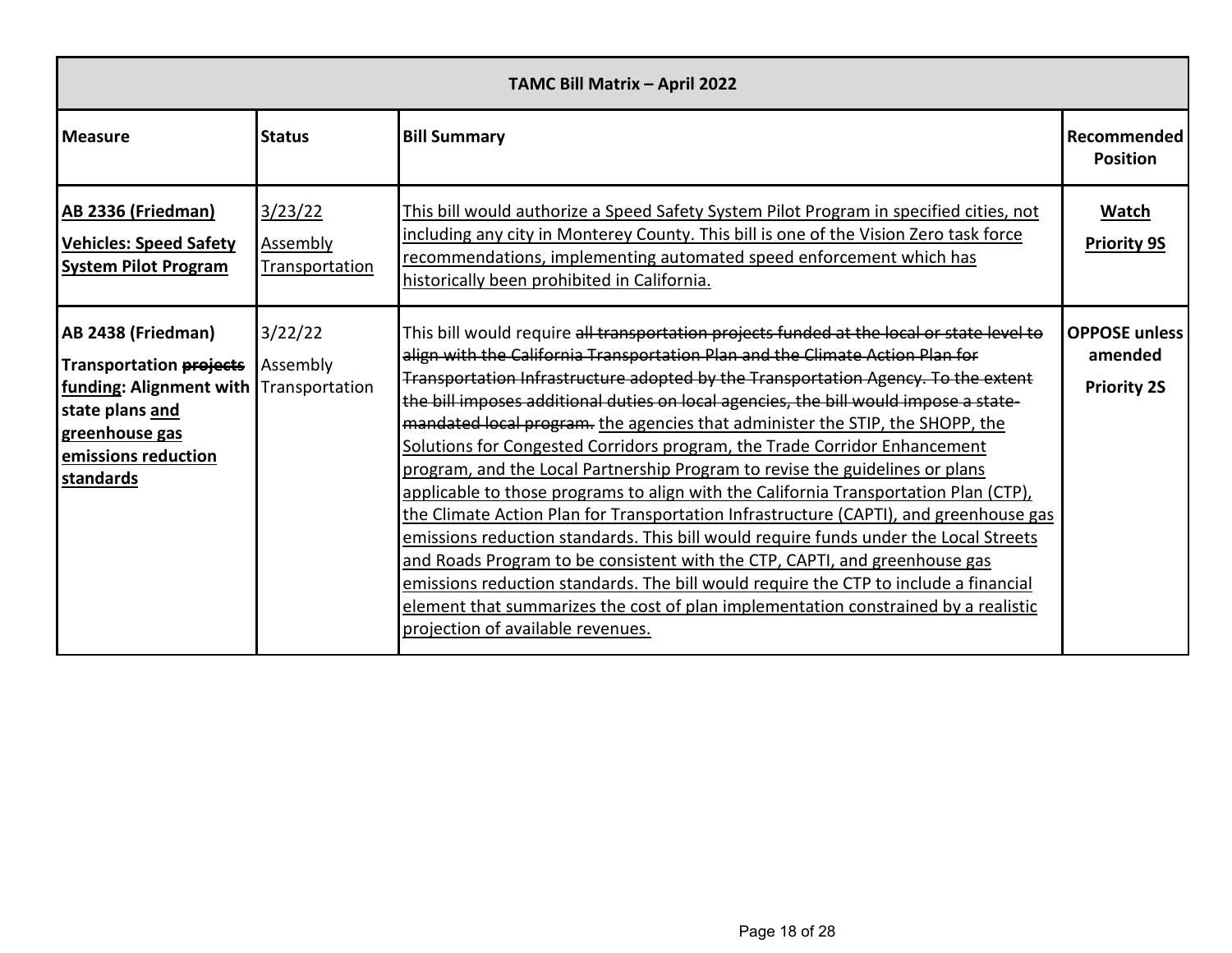| TAMC Bill Matrix - April 2022                                                                                                                                                                      |                                                |                                                                                                                                                                                                                                                                                                                                                                                                                                                                                                                                                                                                                                                                                                                                                                                                                                                                                                                                                                                                |                                       |  |
|----------------------------------------------------------------------------------------------------------------------------------------------------------------------------------------------------|------------------------------------------------|------------------------------------------------------------------------------------------------------------------------------------------------------------------------------------------------------------------------------------------------------------------------------------------------------------------------------------------------------------------------------------------------------------------------------------------------------------------------------------------------------------------------------------------------------------------------------------------------------------------------------------------------------------------------------------------------------------------------------------------------------------------------------------------------------------------------------------------------------------------------------------------------------------------------------------------------------------------------------------------------|---------------------------------------|--|
| <b>Measure</b>                                                                                                                                                                                     | <b>Status</b>                                  | <b>Bill Summary</b>                                                                                                                                                                                                                                                                                                                                                                                                                                                                                                                                                                                                                                                                                                                                                                                                                                                                                                                                                                            | Recommended<br><b>Position</b>        |  |
| AB 2449 (Rubio, Blanca)<br><b>Open meetings: local</b><br>agencies:<br>teleconferences                                                                                                             | 3/3/22<br><b>Assembly Local</b><br>Government  | This bill allows a local agency to meet virtually without posting each members<br>location, if at least a quorum of the members of the legislative body participates in<br>person from a singular location clearly identified on the agenda that is open to the<br>public and situated within the local agency's jurisdiction. It also prohibits an agency<br>from requiring public comments be submitted in advance. In the event of a disruption<br>that prevents the broadcast of a meeting, the board must cease taking action on<br>items until the dial-in or internet option is restored. Accommodations must also be<br>made for persons with disabilities. This bill is different from AB 1944 in that: 1) it<br>requires a quorum to be physically present at a singular meeting place accessible to<br>the public, so only a few members could participate virtually; 2) prevents board action<br>on items not broadcast; 3) requires accommodations for persons with disabilities. | Watch<br><b>Priority 15S</b>          |  |
| <b>AB 2514 (Dahle M)</b><br><b>Road Maintenance and</b><br><b>Rehabilitation Account:</b><br>apportionment of<br>funds: underserved<br>rural communities                                           | 3/21/22<br>Assembly<br>Transportation          | This bill would provide for the allocation by the commission under the Local<br>Partnership Program to underserved rural communities, regardless of whether they<br>have sought and received voter approval of taxes or that have imposed certain fees,<br>which taxes or fees are dedicated solely for road maintenance and rehabilitation and<br>other transportation improvement projects.                                                                                                                                                                                                                                                                                                                                                                                                                                                                                                                                                                                                  | Watch<br><b>Priority 1S</b>           |  |
| <b>AB 2622 (Mullin)</b><br>Sales and use taxes:<br>exemptions: California<br><b>Hybrid and Zero-</b><br><b>Emission Truck and Bus</b><br><b>Voucher Incentive</b><br><b>Project: transit buses</b> | 3/10/22<br>Assembly<br>Revenue and<br>Taxation | This bill would extend, from January 1, 2024 to January 1, 2034, the partial state sales<br>and use tax exemption for zero-emission buses (ZEBs) purchased by California transit<br>agencies.                                                                                                                                                                                                                                                                                                                                                                                                                                                                                                                                                                                                                                                                                                                                                                                                  | <b>SUPPORT</b><br><b>Priority 13S</b> |  |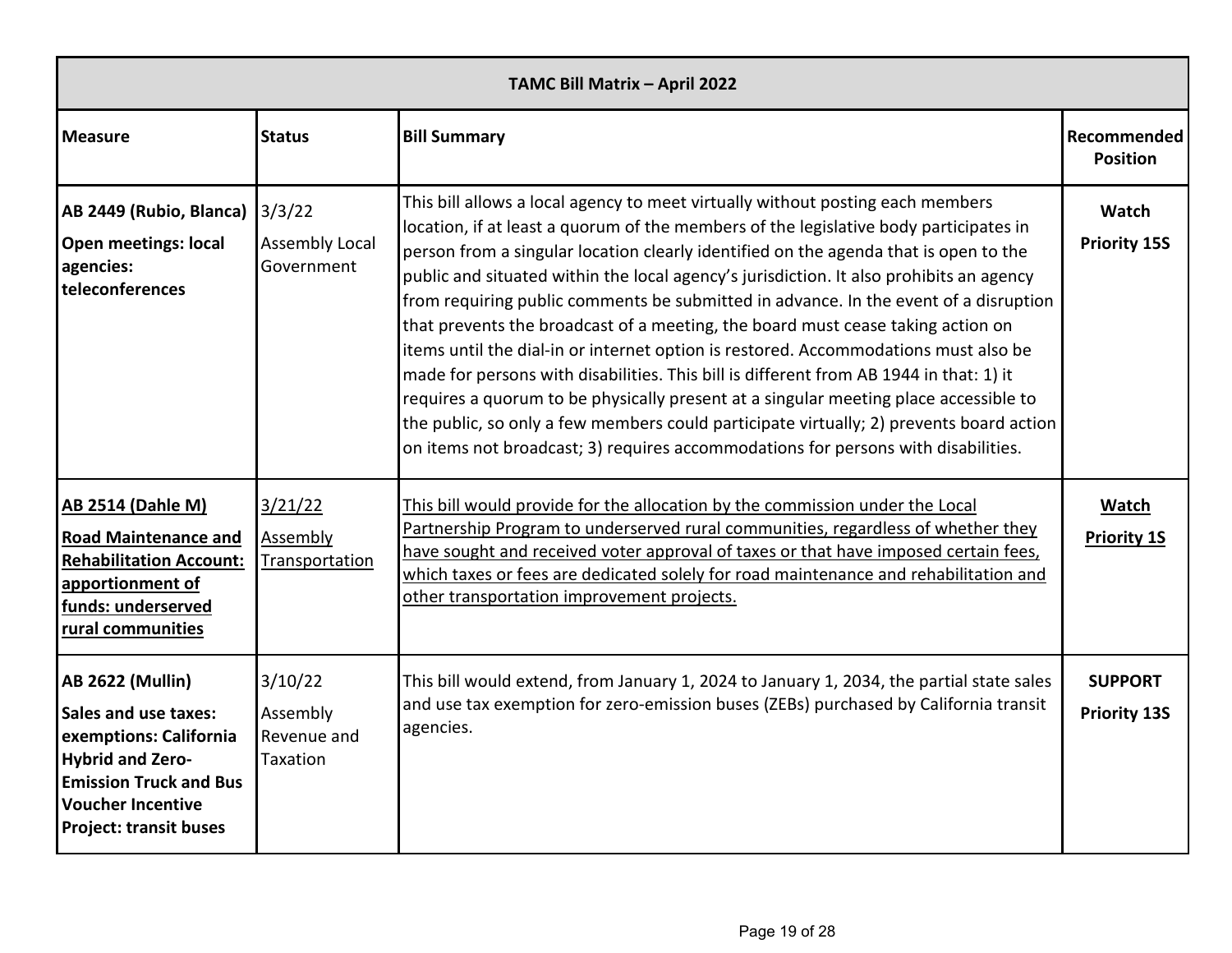| TAMC Bill Matrix - April 2022                                                                                                               |                         |                                                                                                                                                                                                                                                                                                                                                                                                                                                                                                                                                                                                                         |                                       |  |
|---------------------------------------------------------------------------------------------------------------------------------------------|-------------------------|-------------------------------------------------------------------------------------------------------------------------------------------------------------------------------------------------------------------------------------------------------------------------------------------------------------------------------------------------------------------------------------------------------------------------------------------------------------------------------------------------------------------------------------------------------------------------------------------------------------------------|---------------------------------------|--|
| <b>Measure</b>                                                                                                                              | <b>Status</b>           | <b>Bill Summary</b>                                                                                                                                                                                                                                                                                                                                                                                                                                                                                                                                                                                                     | Recommended<br><b>Position</b>        |  |
| <b>AB 2647 (Levine)</b><br>Local government: open Assembly Local<br>meetings                                                                | 3/10/22<br>Government   | This bill requires a local agency to make those writings distributed to the members of<br>the governing board available for public inspection at a public office or location that<br>the agency designates or post the writings on the local agency's internet website in a<br>position and manner that makes it clear that the writing relates to an agenda item for<br>an upcoming meeting.                                                                                                                                                                                                                           | <b>Watch</b><br><b>Priority 15S</b>   |  |
| AB 2805 (Bauer-Kahan)<br><b>Department of Fish and</b><br>Game: advance<br>mitigation and regional<br>conservation<br>investment strategies | 2/18/22<br>Introduced   | This bill would authorize the Department of Fish and Wildlife (CDFW), any other public<br>agency, or federally recognized tribe to propose a regional conservation investment<br>strategy (RCIS). The bill makes changes to existing law to streamline the process of<br>developing and approving an RCIS, including removing the cap on how many such<br>strategies the CDFW can approve, clarifying that mitigation credit agreements can<br>create multi-agency credits, and clarifying requirements to support mitigation credit<br>agreements. TAMC adopted its RCIS in 2021. Staff recommends a support position. | <b>SUPPORT</b><br><b>Priority N/A</b> |  |
| SB 674 (Durazo)<br><b>Public Contracts:</b><br>workforce<br>development: covered<br>public contracts                                        | 9/9/21<br>Two-year bill | This bill would require the Labor and Workforce Development Agency to create the<br>California Jobs Plan and the United States Jobs Plan, which requires private entities<br>bidding on covered public contracts over \$10 million related to the procurement,<br>manufacturing, installation, and maintenance of transportation infrastructure,<br>excluding contracts for road, bridge, or highway construction, to include as part of<br>their application a form stating information about jobs created and retained.                                                                                               | <b>Watch</b><br><b>Priority 1S</b>    |  |
| SB 726 (Gonzalez)<br>Alternative fuel and<br>vehicle technologies:<br>transportation<br>sustainability strategy                             | 9/7/21<br>Two-year bill | This bill would require the California State Resources Board and the State Energy<br>Resources Conservation and Development Commission to develop a comprehensive<br>transportation sustainability strategy. The bill would require the Board, as part of the<br>2027 update of the scoping plan, to set a greenhouse gas emissions reduction target<br>for the transportation sector.                                                                                                                                                                                                                                  | <b>Watch</b><br><b>Priority 1S</b>    |  |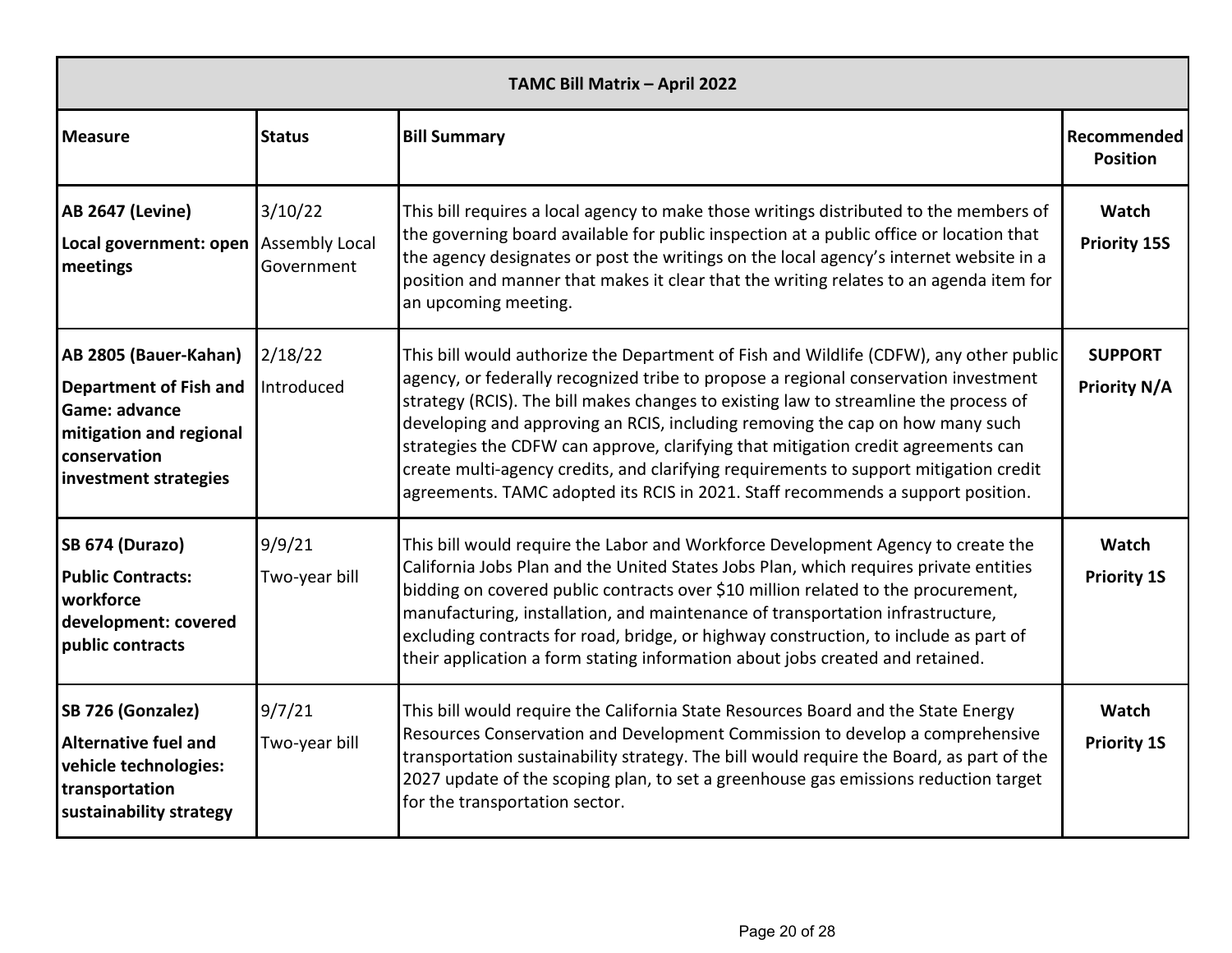| TAMC Bill Matrix - April 2022                                                                                                                          |                                    |                                                                                                                                                                                                                                                                                                                                                                                                                                                                                                                                                                                                                                                                                                                                      |                                |
|--------------------------------------------------------------------------------------------------------------------------------------------------------|------------------------------------|--------------------------------------------------------------------------------------------------------------------------------------------------------------------------------------------------------------------------------------------------------------------------------------------------------------------------------------------------------------------------------------------------------------------------------------------------------------------------------------------------------------------------------------------------------------------------------------------------------------------------------------------------------------------------------------------------------------------------------------|--------------------------------|
| <b>Measure</b>                                                                                                                                         | <b>IStatus</b>                     | <b>Bill Summary</b>                                                                                                                                                                                                                                                                                                                                                                                                                                                                                                                                                                                                                                                                                                                  | Recommended<br><b>Position</b> |
| SB 771 (Becker)<br><b>Sales and Use Tax Law:</b><br>zero emissions vehicle<br>exemption                                                                | 5/26/21<br>Two-year bill           | This bill would provide a state sales tax exemption on the purchase of an electric or a<br>hybrid electric vehicle.                                                                                                                                                                                                                                                                                                                                                                                                                                                                                                                                                                                                                  | Watch<br><b>Priority 1S</b>    |
| SB 873 (Newman)<br><b>California</b><br>Transportation<br><b>Commission: state</b><br>transportation<br>improvement program:<br>capital outlay support | 3/9/22<br>Senate<br>Transportation | This bill would require the California Transportation Commission (CTC) to make an<br>allocation of capital outlay support resources by project phase, including<br>preconstruction, for each project in the State Transportation Improvement Program<br>(STIP). The bill would require the CTC to develop guidelines, in consultation with the<br>Department of Transportation (Caltrans), to implement these allocation procedures.<br>The CTC would be required to establish a threshold for requiring a supplemental<br>project allocation. Caltrans would be required to submit a supplemental project<br>allocation request to the CTC for each project that experiences cost increases above<br>the amounts in its allocation. | Watch<br><b>Priority 2S</b>    |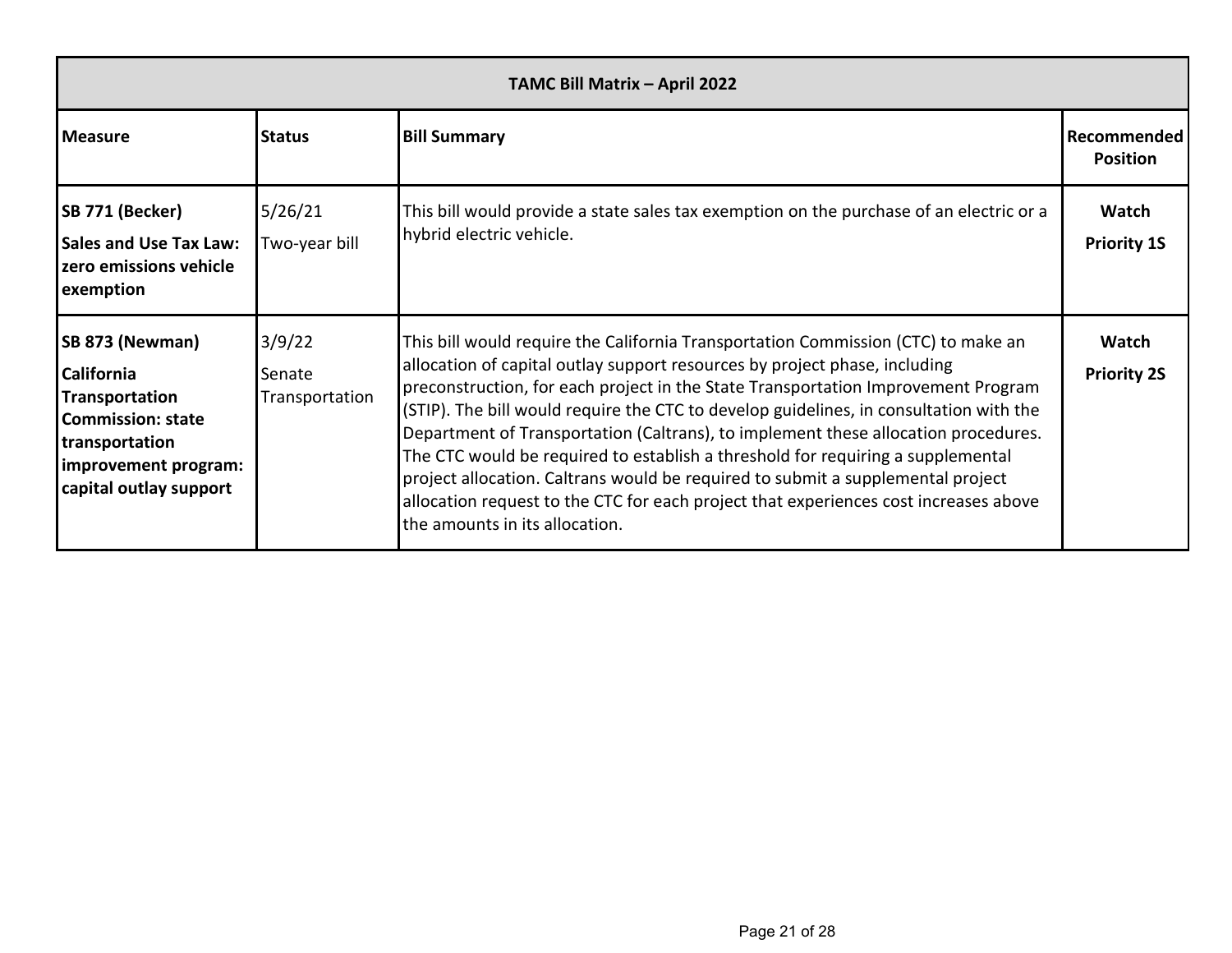| TAMC Bill Matrix - April 2022                                                    |                                     |                                                                                                                                                                                                                                                                                                                                                                                                                                                                                                                                                                                                                                                                                                                                                                                                                                                                                                                                                                                                                                                                                                                                                                                                                                                                 |                                       |
|----------------------------------------------------------------------------------|-------------------------------------|-----------------------------------------------------------------------------------------------------------------------------------------------------------------------------------------------------------------------------------------------------------------------------------------------------------------------------------------------------------------------------------------------------------------------------------------------------------------------------------------------------------------------------------------------------------------------------------------------------------------------------------------------------------------------------------------------------------------------------------------------------------------------------------------------------------------------------------------------------------------------------------------------------------------------------------------------------------------------------------------------------------------------------------------------------------------------------------------------------------------------------------------------------------------------------------------------------------------------------------------------------------------|---------------------------------------|
| <b>Measure</b>                                                                   | <b>Status</b>                       | <b>Bill Summary</b>                                                                                                                                                                                                                                                                                                                                                                                                                                                                                                                                                                                                                                                                                                                                                                                                                                                                                                                                                                                                                                                                                                                                                                                                                                             | Recommended<br><b>Position</b>        |
| SB 922 (Wiener)<br><b>CEQA</b> exemptions;<br>transportation-related<br>projects | 3/16/22<br>Senate<br>Appropriations | This bill would repeal the January 1, 2030, sunset date, to indefinitely continue an<br>exemption from the California Environmental Quality Act (CEQA) for bicycle<br>transportation plans for an urbanized area for restriping of streets and highways,<br>bicycle parking and storage, signal timing to improve street and highway intersection<br>operations, and related signage for bicycles, pedestrians, and vehicles. The bill repeals<br>the January 1, 2023, to indefinitely continue a CEQA exemption for transit<br>prioritization projects and projects for pedestrian and bicycle facilities or for the<br>institution or increase of new bus rapid transit, bus, or light rail services on public or<br>highway rights-of-way. Provisions relating to projects valued at over \$100 million<br>require additional consideration for displacement of disadvantaged communities and<br>suggest anti-displacement strategies, designs, or actions for those projects for which<br>at least 50% of the project or projects' stops and stations are in an area at risk of<br>residential displacement and will have a maximum of 15-minute peak headways. MST<br>recommends a support position as it extends the CEQA exemption for transit projects. | <b>SUPPORT</b><br><b>Priority 11S</b> |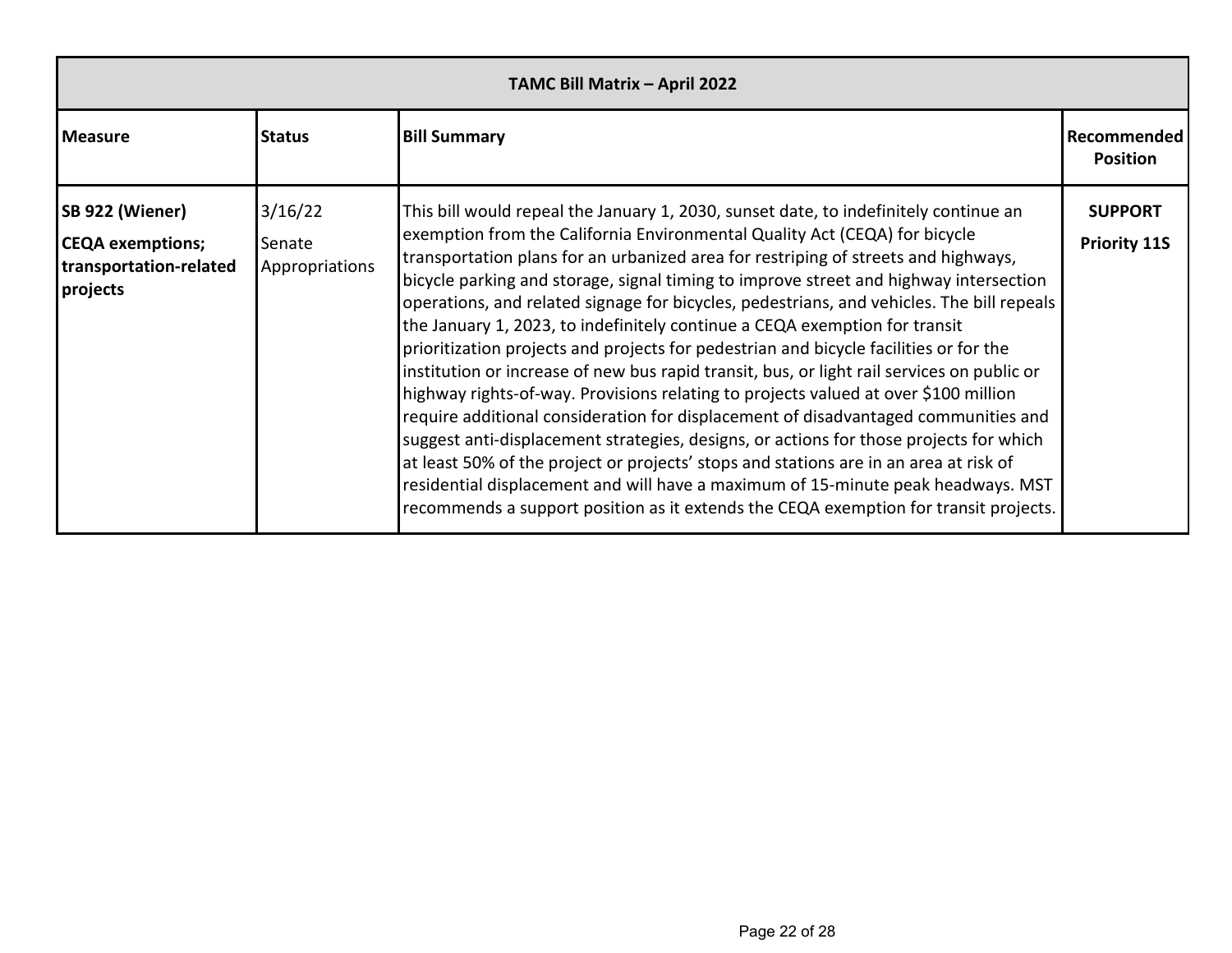| TAMC Bill Matrix - April 2022                                                                                                        |                                     |                                                                                                                                                                                                                                                                                                                                                                                                                                                                                                                                                                                                                                                                                                                                                                                                                                                                                                                                                                                                                                                                                                                                                                                                                                                                                                                                              |                                      |
|--------------------------------------------------------------------------------------------------------------------------------------|-------------------------------------|----------------------------------------------------------------------------------------------------------------------------------------------------------------------------------------------------------------------------------------------------------------------------------------------------------------------------------------------------------------------------------------------------------------------------------------------------------------------------------------------------------------------------------------------------------------------------------------------------------------------------------------------------------------------------------------------------------------------------------------------------------------------------------------------------------------------------------------------------------------------------------------------------------------------------------------------------------------------------------------------------------------------------------------------------------------------------------------------------------------------------------------------------------------------------------------------------------------------------------------------------------------------------------------------------------------------------------------------|--------------------------------------|
| <b>Measure</b>                                                                                                                       | <b>Status</b>                       | <b>Bill Summary</b>                                                                                                                                                                                                                                                                                                                                                                                                                                                                                                                                                                                                                                                                                                                                                                                                                                                                                                                                                                                                                                                                                                                                                                                                                                                                                                                          | Recommended<br><b>Position</b>       |
| SB 932 (Portantino)<br><b>General plans:</b><br>circulation element:<br>bicycle and pedestrian<br>plans and traffic calming<br>plans | 3/23/22<br>Senate<br>Transportation | Commencing January 1, 2023, tThis bill would require the legislative body, upon any<br>the next substantive revision of the circulation element, on or before June 30, 2024,<br>to develop or update the plan for a balanced, multimodal transportation network, and<br>to ensure that a modified circulation element the plan includes bicycle and pedestrian<br>plans and traffic calming plans for any urbanized area within the scope of the county<br>or city general plan. This bill would require a county or city to include in its modified<br>circulation element a map of the high injury network within its boundaries and would<br>further require a county or city to identify and prioritize safety improvements that<br>may be implemented within 15 years that would address serious and injurious traffic<br>collisions begin implementation of the plan within 2 years of the date of adoption of<br>the plan. This bill would increase or decrease the 4520-year implementation period<br>based on whether the measures introduced by a county or city work to reduce its<br>percentage of traffic violence. This bill would allow a person injured within the right-<br>of-way in a collision with a motor vehicle to have a cause of action for failure to<br>comply with these provisions against specified counties. | Watch<br><b>Priority 14S</b>         |
| SB 942 (Newman)<br><b>Low Carbon Transit</b><br><b>Operations Program:</b><br>free or reduced fare<br>transit program                | 3/22/22<br>Senate<br>Appropriations | This bill would allow public transit agencies to use funds from the Low Carbon Transit<br>Operations Program to subsidize an ongoing free or reduced fare transit<br>program. Sponsored by the California Transit Association.                                                                                                                                                                                                                                                                                                                                                                                                                                                                                                                                                                                                                                                                                                                                                                                                                                                                                                                                                                                                                                                                                                               | <b>SUPPORT</b><br><b>Priority 3S</b> |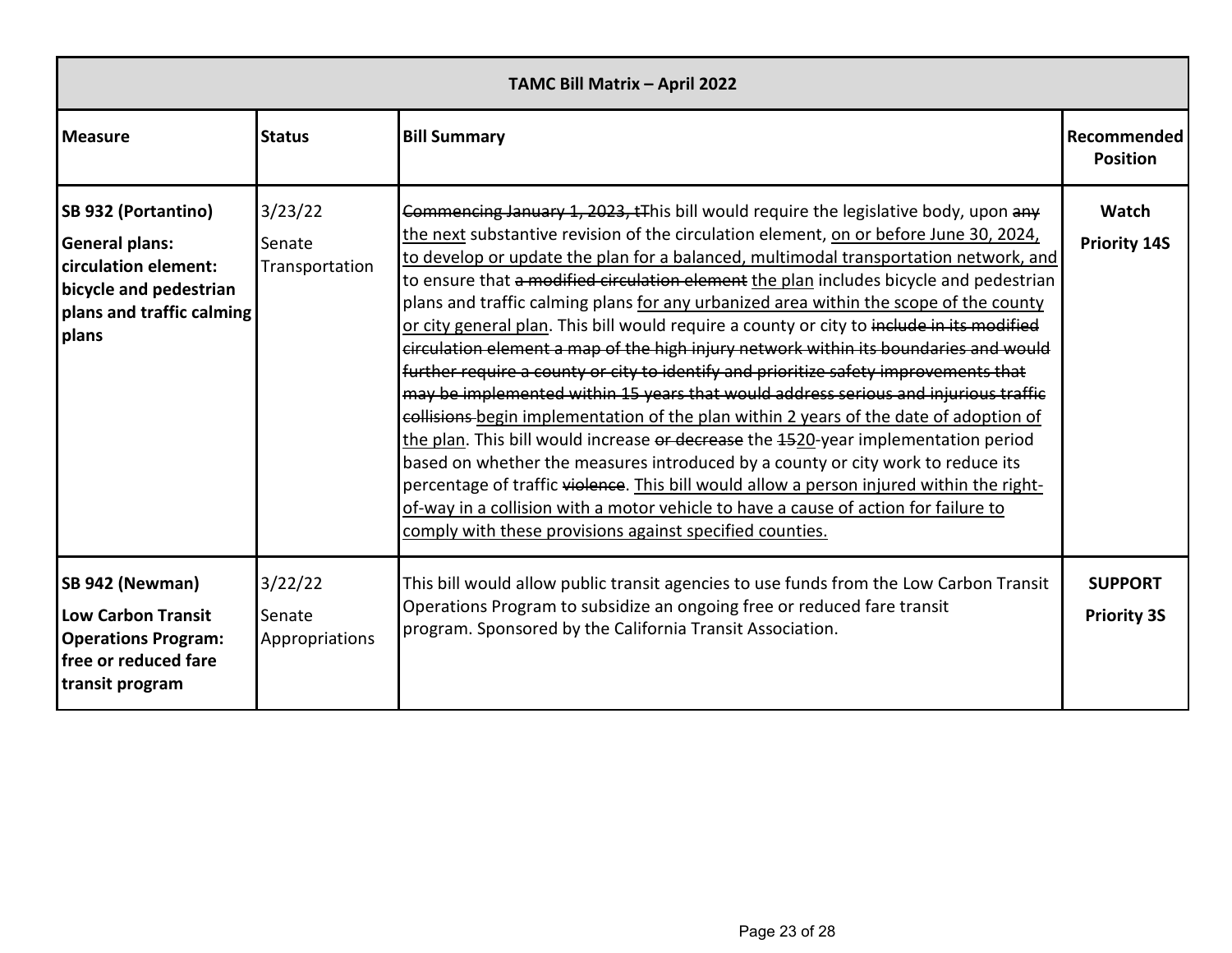| TAMC Bill Matrix - April 2022                                                          |                                     |                                                                                                                                                                                                                                                                                                                                                                                                                                                                                                                                                                                                                                                                                                                                                                                                                                                                                                                                                                                                                                                                                                                                                                                                                                                                                                  |                                |
|----------------------------------------------------------------------------------------|-------------------------------------|--------------------------------------------------------------------------------------------------------------------------------------------------------------------------------------------------------------------------------------------------------------------------------------------------------------------------------------------------------------------------------------------------------------------------------------------------------------------------------------------------------------------------------------------------------------------------------------------------------------------------------------------------------------------------------------------------------------------------------------------------------------------------------------------------------------------------------------------------------------------------------------------------------------------------------------------------------------------------------------------------------------------------------------------------------------------------------------------------------------------------------------------------------------------------------------------------------------------------------------------------------------------------------------------------|--------------------------------|
| <b>Measure</b>                                                                         | <b>Status</b>                       | <b>Bill Summary</b>                                                                                                                                                                                                                                                                                                                                                                                                                                                                                                                                                                                                                                                                                                                                                                                                                                                                                                                                                                                                                                                                                                                                                                                                                                                                              | Recommended<br><b>Position</b> |
| <b>SB 1049 (Dodd)</b><br>Transportation<br><b>Resilience Program</b>                   | 3/22/22<br>Senate<br>Appropriations | This bill would establish the Transportation Resilience Program in the Department of<br>Transportation (Caltrans), to be funded in the annual Budget Act from 15% of the<br>available federal National Highway Performance Program funds and 100% of the<br>available federal Promoting Resilient Operations for Transformative, Efficient, and<br>Cost-Saving Transportation program funds. The bill would provide for funds to be<br>allocated by the California Transportation Commission (CTC) for climate adaptation<br>planning and resilience improvements, as defined, that address or mitigate the risk of<br>recurring damage to, or closures of, the state highway system, other federal-aid<br>roads, public transit facilities, and other surface transportation assets from extreme<br>weather events, sea level rise, or other climate change-fueled natural hazards. The bill<br>would establish specified eligibility criteria for projects to receive funding under the<br>program and would require the CTC to prioritize projects that meet certain criteria.                                                                                                                                                                                                                | Watch<br><b>Priority 2S</b>    |
| <b>SB 1078 (Allen)</b><br>Sea Level Rise Revolving Senate<br><b>Loan Pilot Program</b> | 3/23/22<br>Appropriations           | This bill would require the Ocean Protection Council (OPC), in consultation with the<br>State Coastal Conservancy, to develop the Sea Level Rise Revolving Loan Pilot Program<br>for purposes of providing low-interest loans to local jurisdictions for the purchase of<br>coastal properties in their jurisdictions identified as vulnerable coastal property<br>located in specified communities, including low-income communities, as provided.<br>The bill would require the OPC, before January 1, 2024, in consultation with other<br>state planning and coastal management agencies, as provided, to adopt guidelines<br>and eligibility criteria for the program. The bill would authorize specified local<br>jurisdictions to apply for, and be awarded, a low-interest loan under the program<br>from the conservancy, in consultation with the council, if the local jurisdiction<br>develops and submits to the conservancy a vulnerable coastal property plan and<br>completes all other requirements imposed by the OPC. The bill would require the<br>conservancy, in consultation with the OPC to review the plans to determine whether<br>they meet the required criteria and guidelines for vulnerable coastal properties to be<br>eligible for participation in the program. | Watch<br><b>Priority 2S</b>    |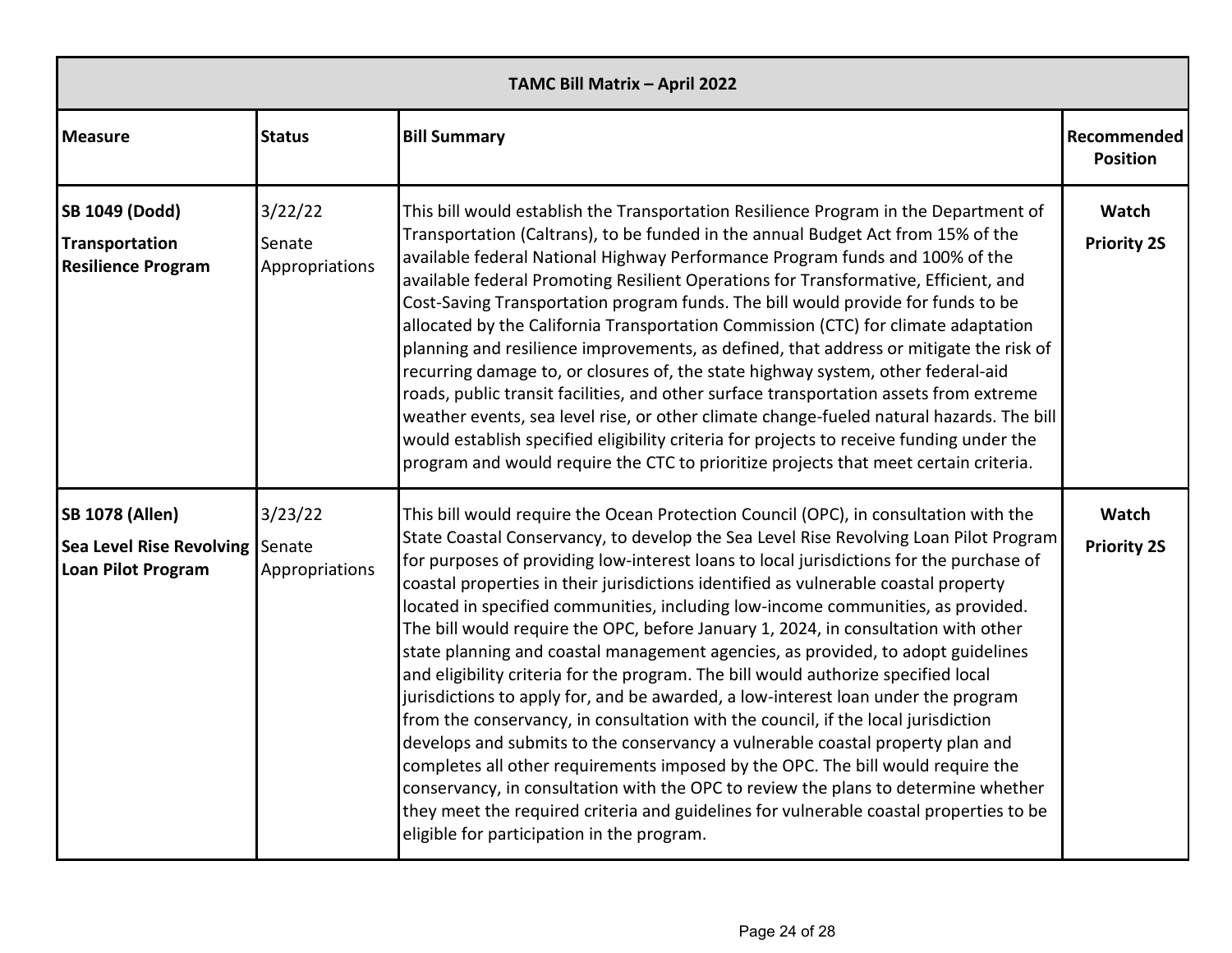| TAMC Bill Matrix - April 2022                                                                                            |                                                                                                                                                                                                                                                                                                                                                                                                                                                                                                                                                                                                                                                                                                                                                                                                                   |                                                                                                                                                                                                                                                                                                                                                                                                                                                                                                                                                                          |                                       |
|--------------------------------------------------------------------------------------------------------------------------|-------------------------------------------------------------------------------------------------------------------------------------------------------------------------------------------------------------------------------------------------------------------------------------------------------------------------------------------------------------------------------------------------------------------------------------------------------------------------------------------------------------------------------------------------------------------------------------------------------------------------------------------------------------------------------------------------------------------------------------------------------------------------------------------------------------------|--------------------------------------------------------------------------------------------------------------------------------------------------------------------------------------------------------------------------------------------------------------------------------------------------------------------------------------------------------------------------------------------------------------------------------------------------------------------------------------------------------------------------------------------------------------------------|---------------------------------------|
| <b>Measure</b>                                                                                                           | <b>Status</b>                                                                                                                                                                                                                                                                                                                                                                                                                                                                                                                                                                                                                                                                                                                                                                                                     | <b>Bill Summary</b>                                                                                                                                                                                                                                                                                                                                                                                                                                                                                                                                                      | <b>Recommended</b><br><b>Position</b> |
| <b>SB 1121 (Gonzales)</b><br><b>State and local</b><br>transportation system:<br>needs assessment                        | 3/17/22<br>Senate<br><b>Transportation</b>                                                                                                                                                                                                                                                                                                                                                                                                                                                                                                                                                                                                                                                                                                                                                                        | This bill would require the CTC to conduct a 10 year needs assessment and to identify<br>areas where needs may exceed revenues.                                                                                                                                                                                                                                                                                                                                                                                                                                          | Watch<br><b>Priority 1S</b>           |
| <b>SB 1175 (McGuire)</b><br>Department of<br>Transportation:<br>intermodal passenger<br>services: rail corridors         | 3/23/22<br><b>Senate</b><br>Transportation                                                                                                                                                                                                                                                                                                                                                                                                                                                                                                                                                                                                                                                                                                                                                                        | Existing law authorizes the Department of Transportation to construct, acquire, or<br>lease, and improve and operate, rail passenger terminals and related facilities that<br>provide intermodal passenger services along specified corridors. This bill would<br>expand that authorization to include the Sacramento-Larkspur-Novato-Cloverdale<br>corridor. While not directly relevant to TAMC, we are part of the larger rail mega<br>region with the Sonoma-Marin Area Rail Transit District (SMART) and recommend<br>supporting our partner agency in this effort. | <b>SUPPORT</b><br><b>Priority NA</b>  |
| <b>SB 1217 (Allen)</b><br><b>State-Regional</b><br><b>Collaborative for</b><br><b>Climate, Equity, and</b><br>Resilience | 3/29/22<br>This bill would establish, until January 1, 2028, the State-Regional Collaborative for<br>Climate, Equity, and Resilience to provide guidance, on or before January 1, 2024, to<br>Senate<br>the California Air Resources Board (CARB) for approving new guidelines for<br>Transportation<br>sustainable communities strategies. The collaborative would consist of one<br>representative each of CARB, the Transportation Agency, the Department of Housing<br>and Community Development, and the Strategic Growth Council, along with 10 public<br>members representing various local and state organizations. The bill would require,<br>on or before December 31, 2025, CARB to update the guidelines for sustainable<br>communities strategies to incorporate suggestions from the collaborative. |                                                                                                                                                                                                                                                                                                                                                                                                                                                                                                                                                                          | Watch<br><b>Priority 2S</b>           |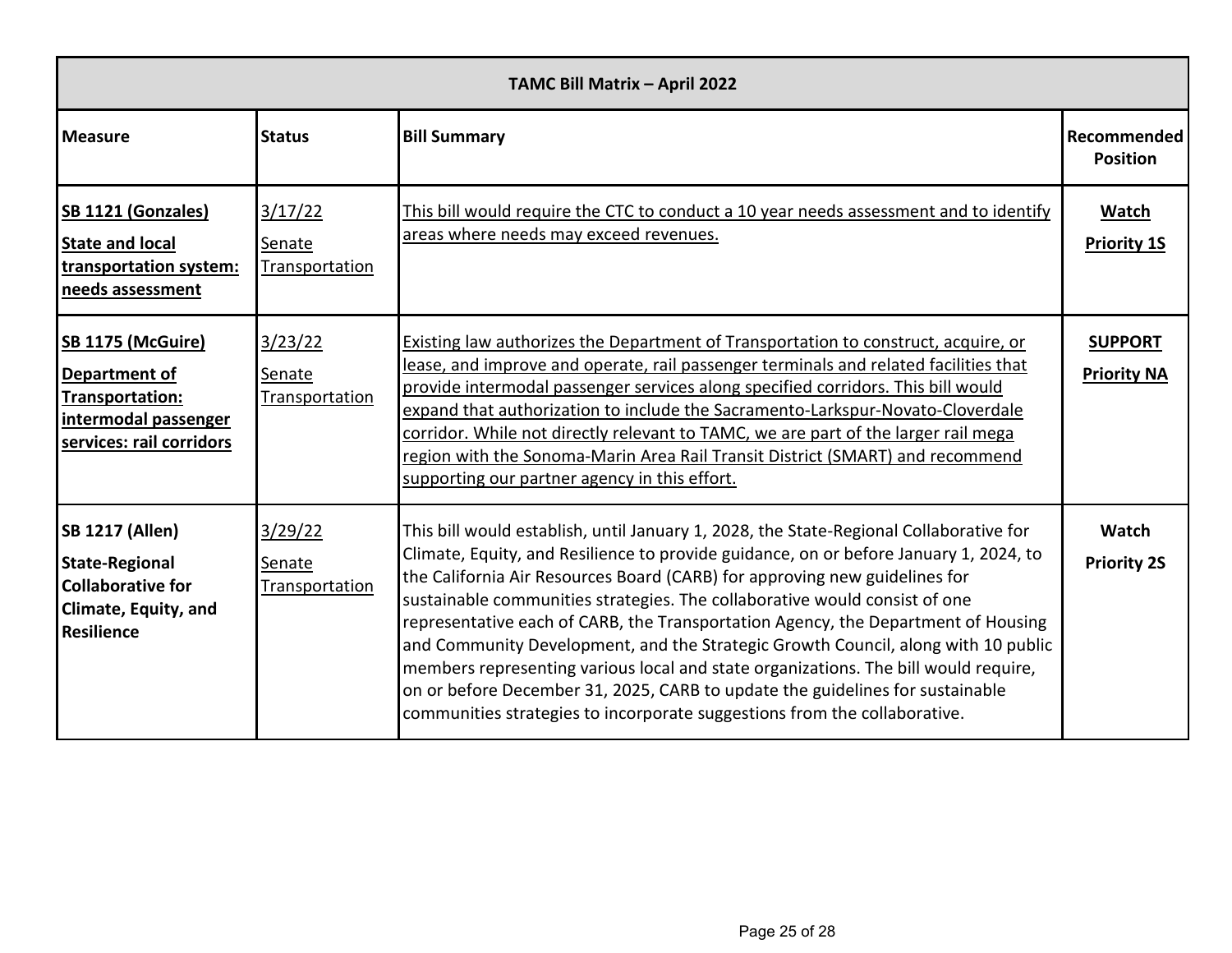

## *Memorandum*

| Subject:             | <b>Safe Routes to School Program Update</b>          |
|----------------------|------------------------------------------------------|
| <b>Meeting Date:</b> | May 4, 2022                                          |
| From:                | Ariana Green, Principal Transportation Planner       |
| To:                  | Bicycle and Pedestrian Facilities Advisory Committee |

### **RECOMMENDED ACTION:**

**RECEIVE** update on the Safe Routes to School program.

#### **SUMMARY:**

The Safe Routes to School Program is a Measure X-funded initiative. The Program funds projects and programs that improve children's health by making walking and bicycling safer and easier. This report reviews the activities accomplished in fiscal year 2021/2022 and upcoming plans for fiscal year 2022/2023.

#### **FINANCIAL IMPACT:**

The Measure X Safe routes to School program provides a consistent source of funding over the next 30 years: approximately \$667 thousand annually, or \$20 million over the 30-year life of Measure X. To date, \$569 thousand of Measure X money has leveraged \$5.6 million of state and federalgrant dollars to plan and build safe routes to school projects, and fund education and encouragement programs.

| Project                                  | Grant \$<br>(\$1,000s) | <b>Measure X (SRTS)</b><br>(\$1,000s) |
|------------------------------------------|------------------------|---------------------------------------|
| Seaside & Marina SRTS Plan               | \$361                  | \$41                                  |
| Salinas SRTS Plan                        | \$955                  | \$169                                 |
| Salinas Valley SRTS Plan                 | \$664                  | \$127                                 |
| ATP C4 Every Child                       | \$2,143                | \$82                                  |
| ATP C5 Broadway Complete Streets         | \$980                  | \$0                                   |
| Alisal Greening, Beautification & Safety | \$499                  | \$150                                 |
| <b>TOTAL</b>                             | \$5,602                | \$569                                 |

#### **DISCUSSION:**

The TAMC Board of Directors adopted Measure X Safe Route to School program guidelines February 28, 2018. These guidelines set a vision for the program and identify goals, objectives, and types of projects and activities that can be funded.The Measure X Safe Routes to School program funds projects and programs that improve children's health by making walking and bicycling safer and easier. The program will result in projects that provide the following benefits: improved safety for children walking and biking to school; better connections between schools, residential areas and vocational training programs; enhanced air quality; reduced traffic congestion around schools, and healthier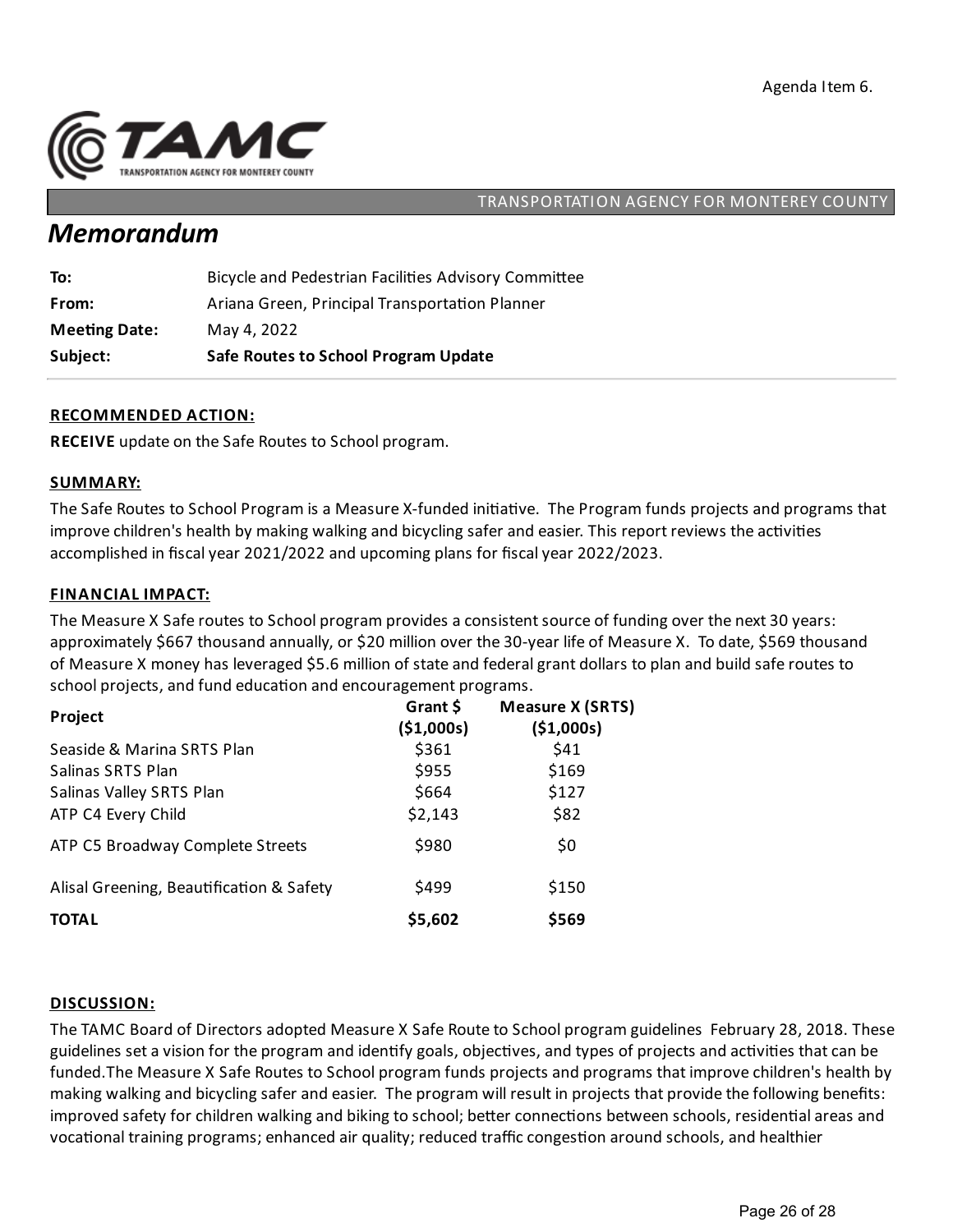transportation choices for school children and parents.

## **FY 2021/2022 Measure X Safe Routes to School Program Ac vi es**

Many schools re-opened for in-person learning in 2021 and the Safe Routes to School partners were able to deliver education and encouragement programming onsite. The Transportation Agency also developed partnerships with CSU Monterey Bay and the Greenfield Community Science Workshop to enhance Safe Routes to School programs and projects across the county.

#### Salinas Safe Routes to School Plan

The Salinas Safe Routes to School Plan, which kicked-off in Spring 2020, is in draft form and will be ready for public review starting in Spring 2022 with adoption planned for December 2022. The planning team comprised of TAMC, Monterey County Health Department, City of Salinas, and Ecology Action staff installed a temporary redesign of E. Alisal Street in Fall of 2021. The demonstration was washed-out by a heavy storm and had to be taken down. Thankfully the community was able to experience the new design which included aroad diet with protected bike lane and enhanced crossings for a short period of time and provided the team with feedback. The final street demonstration for the Plan will be on McKinnon Street in front of Harden Middle School in North Salinas. The demonstration will add protected bike lanes on McKinnon Street and painted curb extensions on Westminster Drive from April 20 - May 18 2022. Community members are encouraged to walk and bike through the demonstration during this time and provide feedback by completing a survey online, in-person or by mail. More information online at: https://saferoutesmonterey.org/planning-salinas/

#### Salinas Valley Safe Routes to School Plan

The Transportation Agency, in partnership with Ecology Action and the Monterey County Health Department, was successful in securing a \$644,000 Sustainable Transportation Planning grant from Caltrans to develop the Salinas Valley Safe Routes to School Plan. The Plan will provide recommended safe routes to school improvements and programs for all the K-12 public schools in the cities of Gonzales, Soledad, Greenfield and King City. The planning effort kicked-off in Greenfield in Spring 2022 and will kick-off in Gonzales, Soledad and King City in Fall 2022.

Each city will have its own Safe Routes to School Steering Committee which will be made up of community representatives including students, parents, schools, advocacy groups, and residents. Applications for the Steering Committees will be available online and hard copy. These groups will meet from Summer 2022 - Fall 2023 throughout the Salinas Valley Safe Routes to School planning process and will:

- Review projects
- Lead Participatory Budgeting
- Get community feedback
- Advocate for Projects & Programs
- Provide guidance

#### Safe Routes to School Education Program

The Measure X Safe Routes to School Program has set a goal of providing pedestrian safety classes to all 2nd graders and bicycle safety classes to all 5th graders in Monterey County. These bicycle and pedestrian safety education programs will take place at elementary schools across the county. TAMC has renewed the contract with Ecology Action to teach bicycle and pedestrian safety in all elementary schools in the Salinas Valley, Marina and Seaside over the next year.

#### **Every Child Grant Implementation**

In 2021 the Safe Routes to School team was finally able to provide programmingto students in-person and began by launching walking school buses at three schools in South County and five schools on the Peninsula:

- La Gloria Elementary, Gonzales
- Gabilan Elementary, Soledad